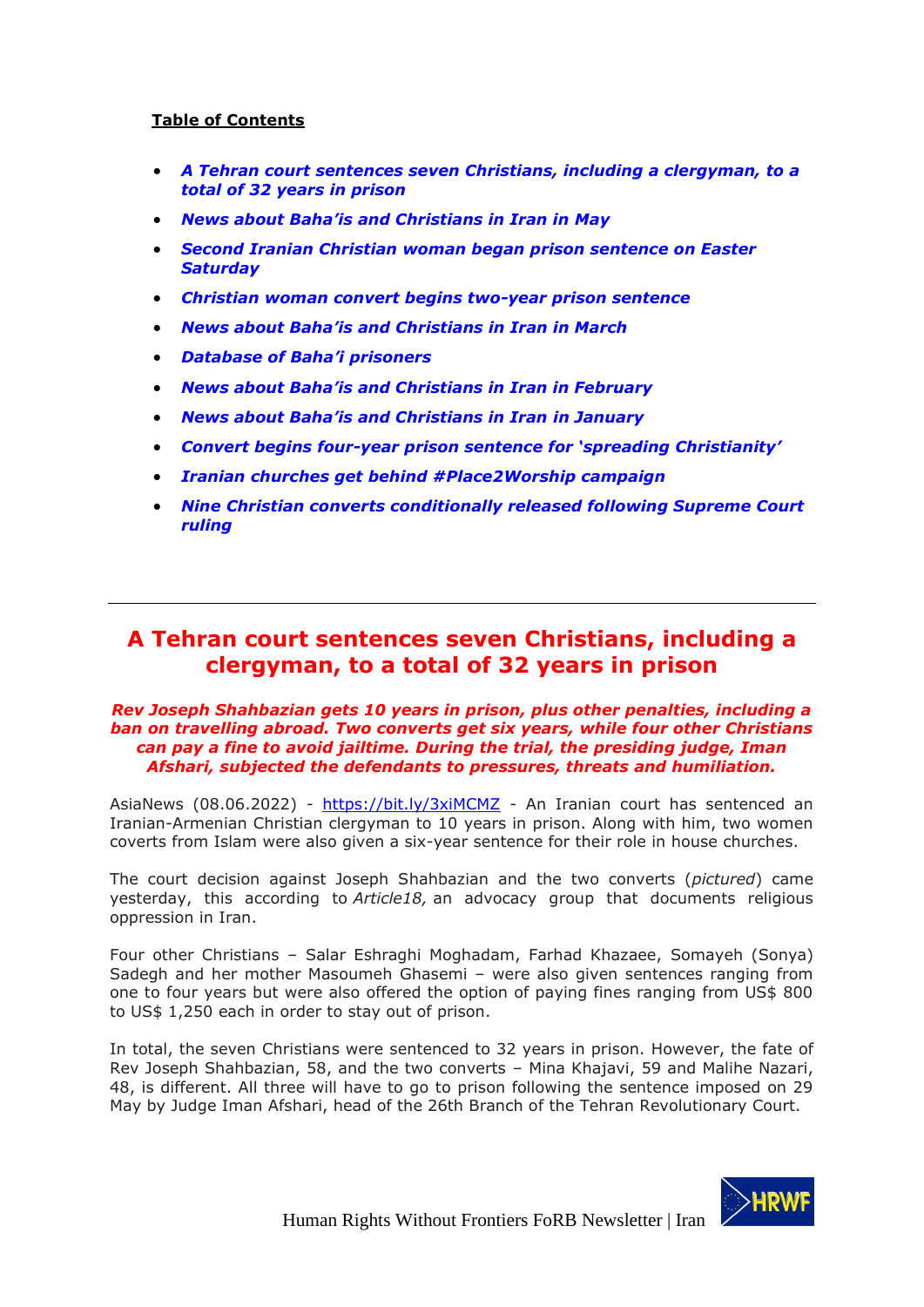The harshest sentence was imposed on Rev Shahbazian. In addition to his 10-year prison sentence, the Iranian-Armenian clergyman will serve two years of internal exile in a remote province in south-eastern Iran.

After his release, he faces a two-year ban on travelling abroad or membership in any political or social organisation, and must report to Iran's intelligence service for two years on an unspecified "seasonal basis".

In reading the verdict, Judge Afshari, who is building a reputation for convicting Christians, stressed that the clergyman "established a group to attract Muslims" and "under the cover of religious programmes for prayer has propagated Evangelical Christianity".

The judge accused the Christian pastor of engaging in "illegal activities and unfounded claims" and so "abused people's inner weaknesses and attracted some of them" to "his group".

Local sources report that, during a trial that lasted no more than four hours, Judge Afshari tried to put pressure on the two women defendants with the promise of a lighter sentence if they blamed Rev Joseph of cajoling them into converting.

Faced with their refusal, he threatened to increase their sentences. Using "harsh and sarcastic language", he tried to "humiliate them and denigrate their beliefs". When the defendants' lawyer objected, he replied that he was "only joking."

The crackdown against this group of Christians is but the latest in a long series. Last month, another court imposed a 10-year sentence on another Iranian-Armenian, **[Anooshavan Avedian](https://www.asianews.it/news-en/Of-Christian-faith:-Tehran-sentences-an-Armenian-Iranian-to-10-years-55741.html)**, for "propaganda contrary to and offensive to the holy religion of Islam".

Experts and activists are increasingly worried about the escalating **[violations of](https://www.asianews.it/news-en/Worrying-violations-of-religious-freedom-in-Iran,-Christians-arrested-55675.html)  [religious freedom](https://www.asianews.it/news-en/Worrying-violations-of-religious-freedom-in-Iran,-Christians-arrested-55675.html)**, which are also affecting Baha'is, Sufis, Sunnis and atheists.

Local sources report blatant violations of the right to defence, with insults against people and their religion during trials, as well as "confessions" extorted by force or deception during imprisonment.

In recent years, Iranian authorities have arrested thousands of Christians who worship in house churches with hundreds convicted on charges of "action against national security".

All this refutes claims by the Iranian government and its diplomats that Christians enjoy religious freedom and the right to worship in their churches and dedicate themselves to their own activities.

# <span id="page-1-0"></span>**News about Baha'is and Christians in Iran in May**

**Baha'is**

**Sa`ideh Khasousi free on bail in Tehran**

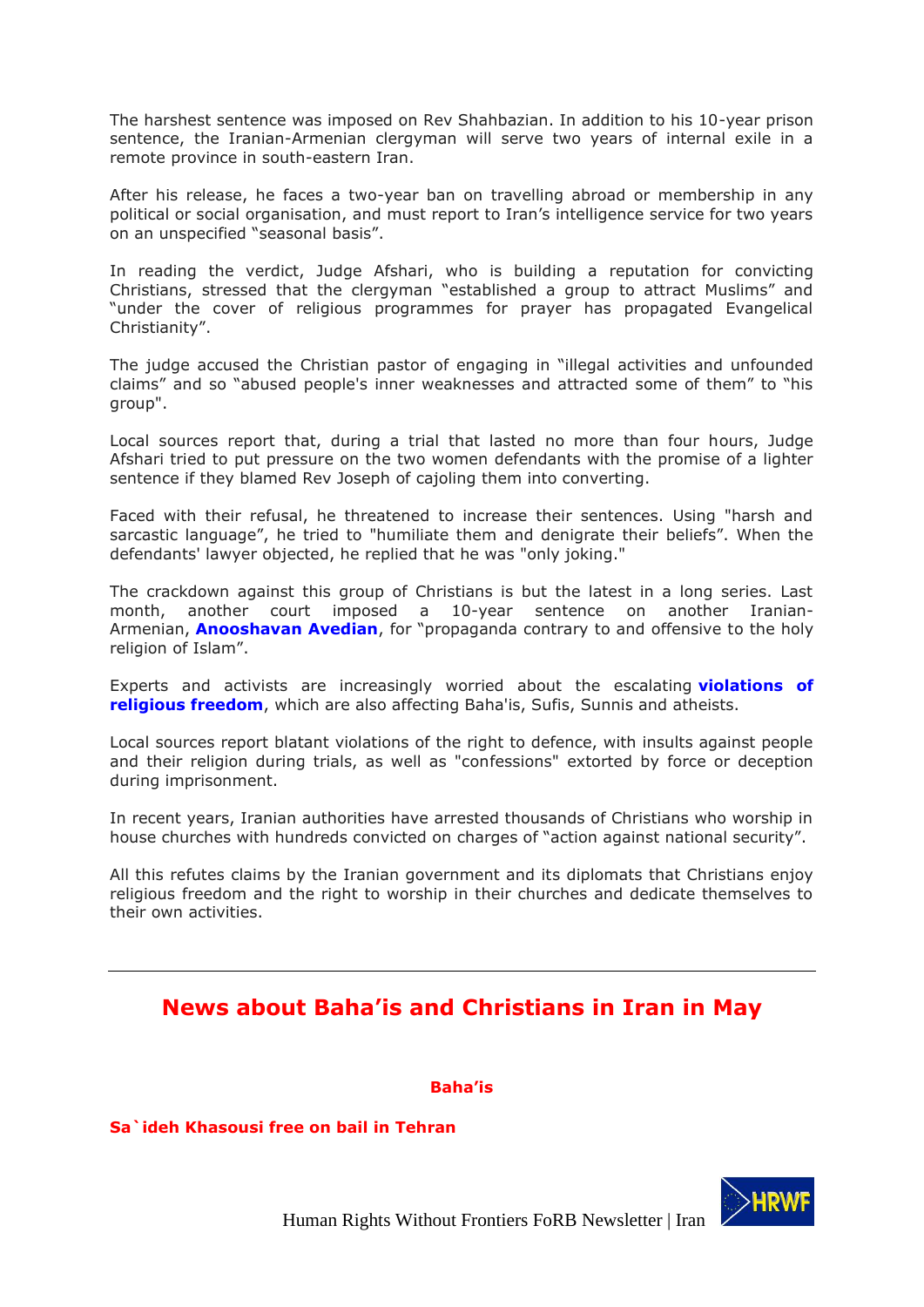Hrana / Sens Daily (25.05.22) - **Mrs. Sa`ideh Khasousi** was released from Evin Prison on bail of 2 billion tumans (44,000 euros ; \$US 47,000) on May 24. She was arrested on April 11.

# **Amin Dhulfaqaari begins 8-month sentence in Yazd**

Hrana / Sens Daily (25.05.22) - **Amin Dhulfaqaaribegan** his prison sentence in Yazd on May 24. Amin Dhulfaqaari was arrested by agents from the Ministry of Intelligence on May 21, 2021 [but the HRANA report says 2020], and released on bail on June 23. He was accused of teaching the Baha'i Faith. In July 2021 the Revolutionary Court in Yazd, presided by Judge Reza Javad Musavi sentenced him, and three other Baha'is, to two years and eight months in prison for membership of anti-regime groups, and to eight months in prison for propaganda against the regime. The Review Court rejected the charge of membership of anti-regime groups and reduced these sentences to eight months.

#### **Sa`ideh Khasousi's interrogation ends after 40 days**

Hrana / Sens Daily (24.05.2022) - After over 40 days' detention by Iran's Revolutionary Guards, **Mrs. Sa`ideh Khasousi** has been transferred to Tehran's Evin Prison. Her son Arsalaan Yazdaani reports that she will be released on bail. She was arrested on April 11 after responding to a summons to the court at Evin Prison in Tehran. On May 19 she was allowed a telephone call and told her family she was being (or had been?) transferred to the Revolutionary Guards' interrogation centre "A1". Her son **Arsalaan** was arrested on September 1, in a raid on the family home, and taken to Evin Prison. The agents also seized some personal effects. In another raid on September 30, agents seized more personal belongings, including Mrs. Khasousi's new mobile phone. Arsalaan was released on bail on October 16 after 45 days in detention, however Mrs. Khasousi was summoned to Evin prison in late March, only to be told she should return on April 11, which she did.

# **Group of 26 Baha'is to stand trial six years after arrests**

Iran Press Watch (24.05.2022) - A group of 26 Iranian Baha'is who were arrested almost six years ago in September 2016 were due to appear in court on Wednesday even though a judge has repeatedly called the case against them "incomplete".

Prosecutors recently issued a fresh indictment against the 26 and sent the case to Branch 1 of Shiraz Revolutionary Court. The group are variously charged with "propaganda against the regime", "membership in groups opposed to the Islamic Republic", "organizing an anti-regime group" and "connections to hostile governments".

#### **[Continue reading...](http://iranpresswatch.org/post/22785/group-26-bahais-stand-trial-six-years-arrests/)**

#### **Sahba Farnoush begins 2-year sentence (reduced from 6 years)**

Hrana / Sens Daily (13.05.2022) - **Sahba Farnoush** began serving his two-year sentence in Tehran's Evin Prison on May 11. He was initially sentenced to 16 years, which was reduced to six years by the Review court for Tehran Province. This was appealed to the Supreme Court, which reduced the sentence to two years. His crime was celebrating the birthday of Baha'u'llah. Mr. Farnoush was arrested by agents from the Ministry of Intelligence on November 15, 2015. He was one of 20 Bahai's arrested in Tehran, Isfahan

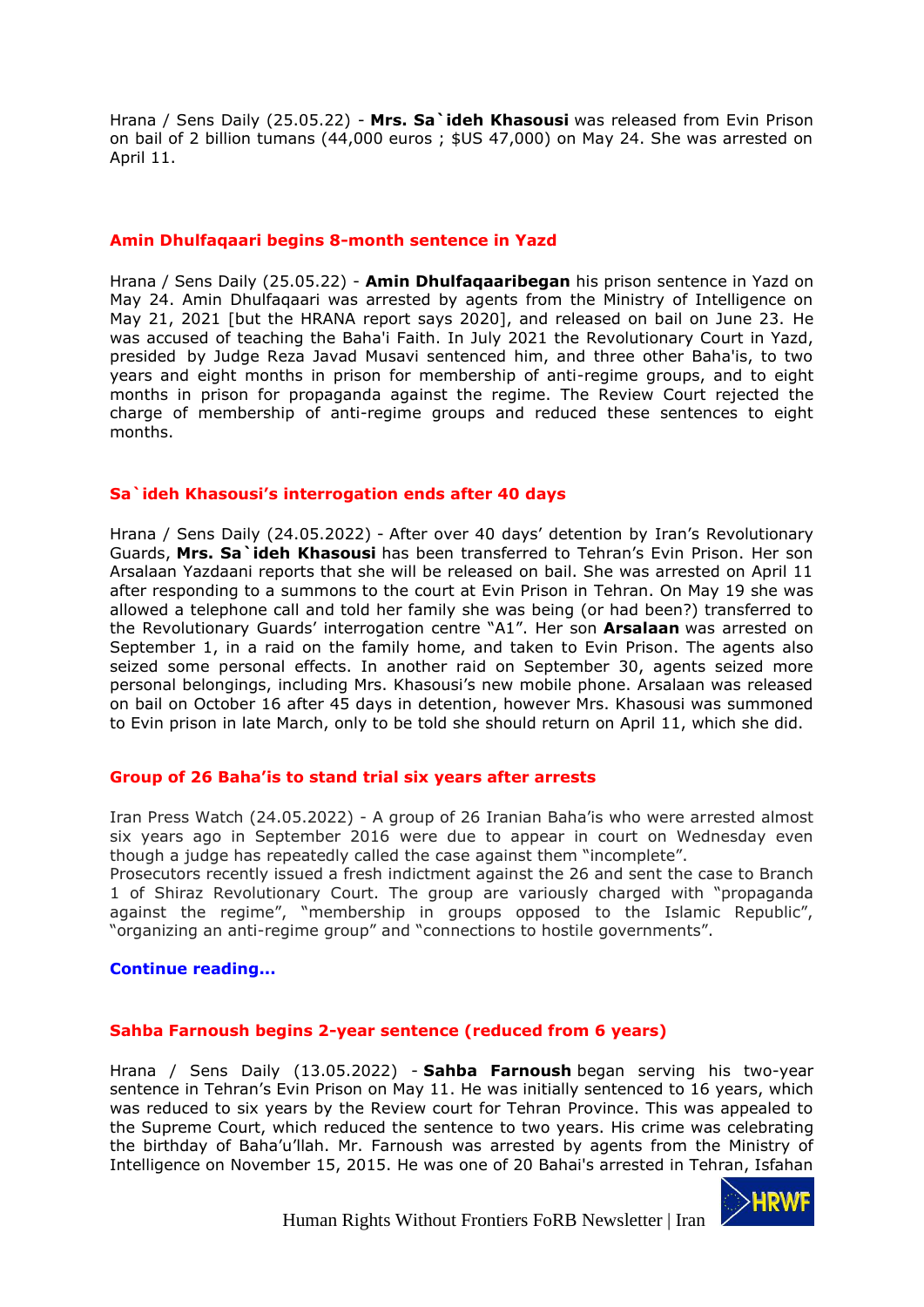and Mashhad on that day. Agents from the Ministry of Intelligence also closed down Baha'i-run businesses in the Province of Mazandaran. It appears that the Ministry of Intelligence actions all related to Bahai's commemorating the birth of Baha'u'llah.

# **RWCHR Statement concerning the confiscation of Bahá'í property in Iran**

Iran Press Watch (10.05.2022) - The Raoul Wallenberg Centre for Human Rights (RWCHR) strongly condemns the continued confiscation of Bahá'í-owned property by Iranian authorities. Recent reports from the Bahá'í [International Community](https://www.bic.org/news/exposed-iranian-leaderships-plan-enrich-itself-seizing-bahai-properties) found that groups connected to Iranian leadership are "orchestrating a rising trend of confiscations of properties belonging to Iranian Bahá'ís," including in [Ivel,](https://opa.bahai.ca/areas-focus/situation-iran/ivel/) [Semnan](https://www.bic.org/news/exposed-iranian-leaderships-plan-enrich-itself-seizing-bahai-properties) and [Kata,](https://www.bic.org/news/seizures-bahai-irrigated-farms-midst-iranian-water-crisis) among other localities. The UN Special Rapporteur on Freedom of Religion or Belief [recently](https://www.bic.org/news/un-report-decries-criminalisation-and-persecution-bahais-across-mena-region)  [cited](https://www.bic.org/news/un-report-decries-criminalisation-and-persecution-bahais-across-mena-region) property confiscation as a dimension of "state-driven and systematic" persecution of Bahá'ís in Iran.

# **Continue [reading...](http://iranpresswatch.org/post/22771/rwchr-statement-concerning-confiscation-baha%ca%bci-property-iran/)**

# **Christians**

# **House-church members still detained, families told upcoming appeal doomed**

Article 18 (17.05.2022) - Three house-church members already facing [five-year prison](https://articleeighteen.com/news/10782/)  [sentences](https://articleeighteen.com/news/10782/) remain in detention more than a week after they were [re-arrested.](https://articleeighteen.com/news/10888/) **Ayoob Poor-Rezazadeh** and **Ahmad Sarparast** were arrested following raids by Islamic Revolutionary Guard Corps (IRGC) intelligence agents on their homes on 8 May.

# **[Continue reading...](https://articleeighteen.com/news/10945/)**

# **Ahmad Sarparast, Morteza Mashoodkari, Ayoob Poor-Rezazadeh**

Article 18 (17.05.2022) - Christian converts Ahmad Sarparast, **Morteza Mashoodkari**, and Ayoob Poor-Rezazadeh are the second group of Christian converts to have been convicted under the amended Article 500 of the penal code, for "engaging in propaganda and educational activities for deviant beliefs contrary to the holy Sharia", and "connections with foreign leaders". They have been sentenced to five years in prison.

# **Europe should seek new relationship with Iran grounded on human rights.**

Article 18 (13.05.2022) - 'Challenging Minority Discrimination in Iran' was the title of a conference held at the European Parliament in Brussels on Wednesday.

The two-hour discussion was hosted by Italian MEP Fabio Massimo Castaldo, and jointly organised by Minority Rights Group International, The Unrepresented Nations and Peoples Organization (UNPO), and the Centre for Supporters of Human Rights.

The discussion focused on the human rights situation in Iran, the structure of the government's religious ideology, the situation of ethnic minorities, and violations of their rights.

# **Continue [reading...](https://articleeighteen.com/news/10931/)**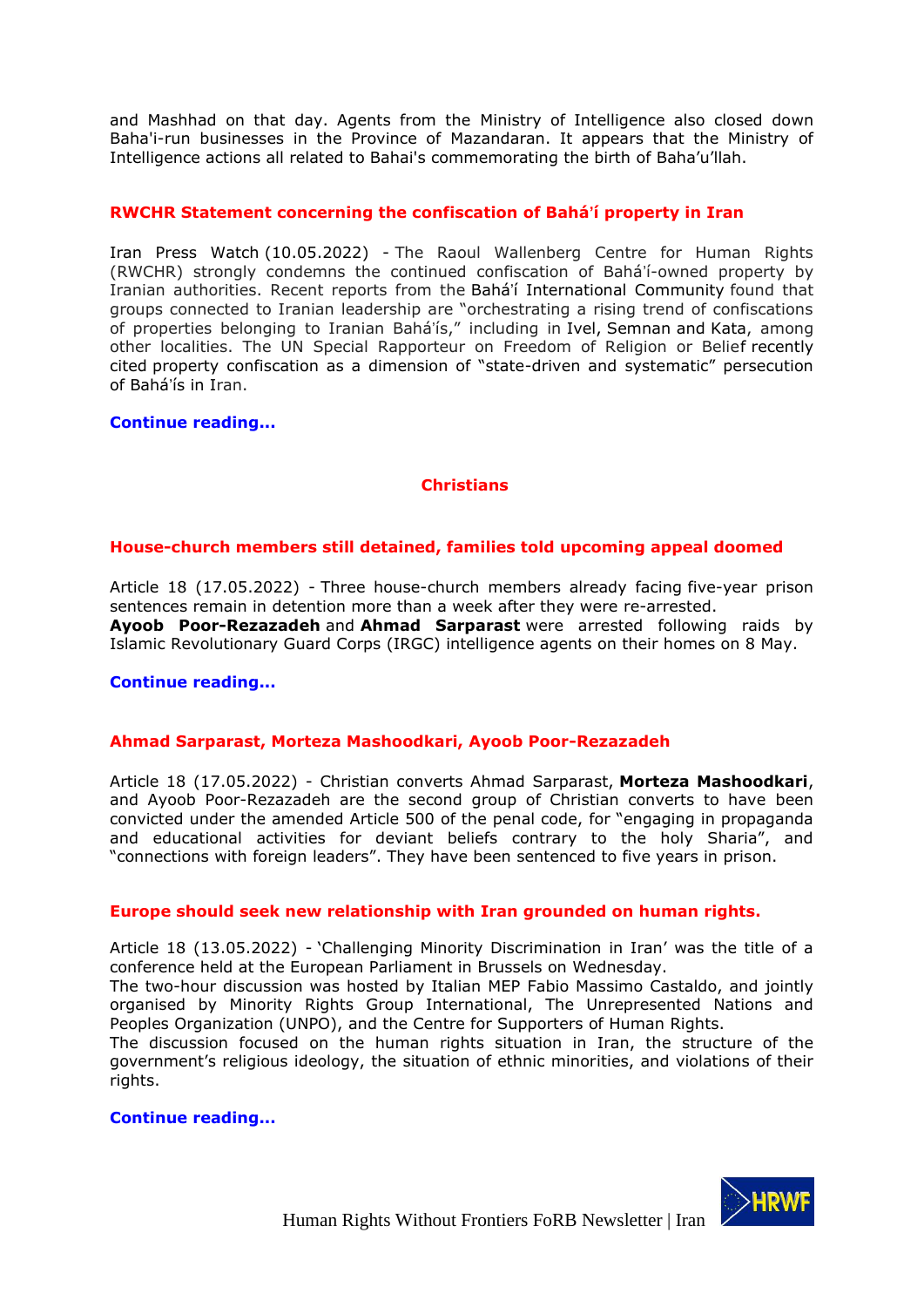# **Converts already facing charges re-arrested in Rasht**

Article 18 (09.05.2022) - Four "Church of Iran" members already facing criminal charges relating to the practice of their faith, with two having spent [over two years in prison,](https://articleeighteen.com/news/10374/) were re-arrested last night, while a fifth was ordered to hand himself in today.

Behnam Akhlaghi, Babak Hosseinzadeh, Ahmad Sarparast, and Ayoob Poor-Rezazadeh were arrested at their homes last night by intelligence agents of the Islamic Revolutionary Guard Corps (IRGC), and taken to an IRGC detention centre.

#### **[Continue reading...](https://articleeighteen.com/news/10888/)**

#### **Persian-speaking Christians demand right to work**

Article 18 (03.05.2022) Twenty-five Iranian Christians have signed a joint statement highlighting the Islamic Republic's deprivation of Persian-speaking Christians' right to work.

The [statement,](https://www.hra-news.org/statements/a-660/) released on Sunday to coincide with International Workers' Day, says this deprivation is just one of the ways the Islamic Republic has targeted this unrecognised religious minority over the past four decades, with the ultimate aim of its elimination.

#### **[Continue reading...](https://articleeighteen.com/news/10859/)**

# <span id="page-4-0"></span>**Second Iranian Christian woman began prison sentence on Easter Saturday**

Article 18 (28.04.2022) - <https://bit.ly/381Da8p> - A second Iranian woman convert to Christianity began a two-year prison sentence on Easter Saturday on charges related to the practice of her faith.

Sakine (Mehri) Behjati handed herself in to the authorities at Evin Prison in Tehran on the same day as [Fariba Dalir,](https://articleeighteen.com/news/10798/) and both are now serving two-year sentences on similar charges.

Mehri was later permitted a transfer to Lakan Prison in her home city of Rasht, so she could be closer to her young child.

#### **Who is Mehri Behjati?**

Mehri was one of four Christian converts first arrested in February 2020 for their membership of a house-church in Rasht.

The four Christians – also Mehri's nephew [Hadi \(Moslem\) Rahimi](https://articleeighteen.com/news/10027/) and married couple Ramin Hassanpour and Kathrin (Saeede) Sajadpour – were officially charged in May 2020 and [taken to Lakan Prison](https://articleeighteen.com/news/6065/) after being unable to afford the bail set for them - of 500 million tomans (around \$30,000).

They were eventually [released](https://twitter.com/articleeighteen/status/1263433358505381888) a week later on reduced bail of 200 million tomans (\$11,500).

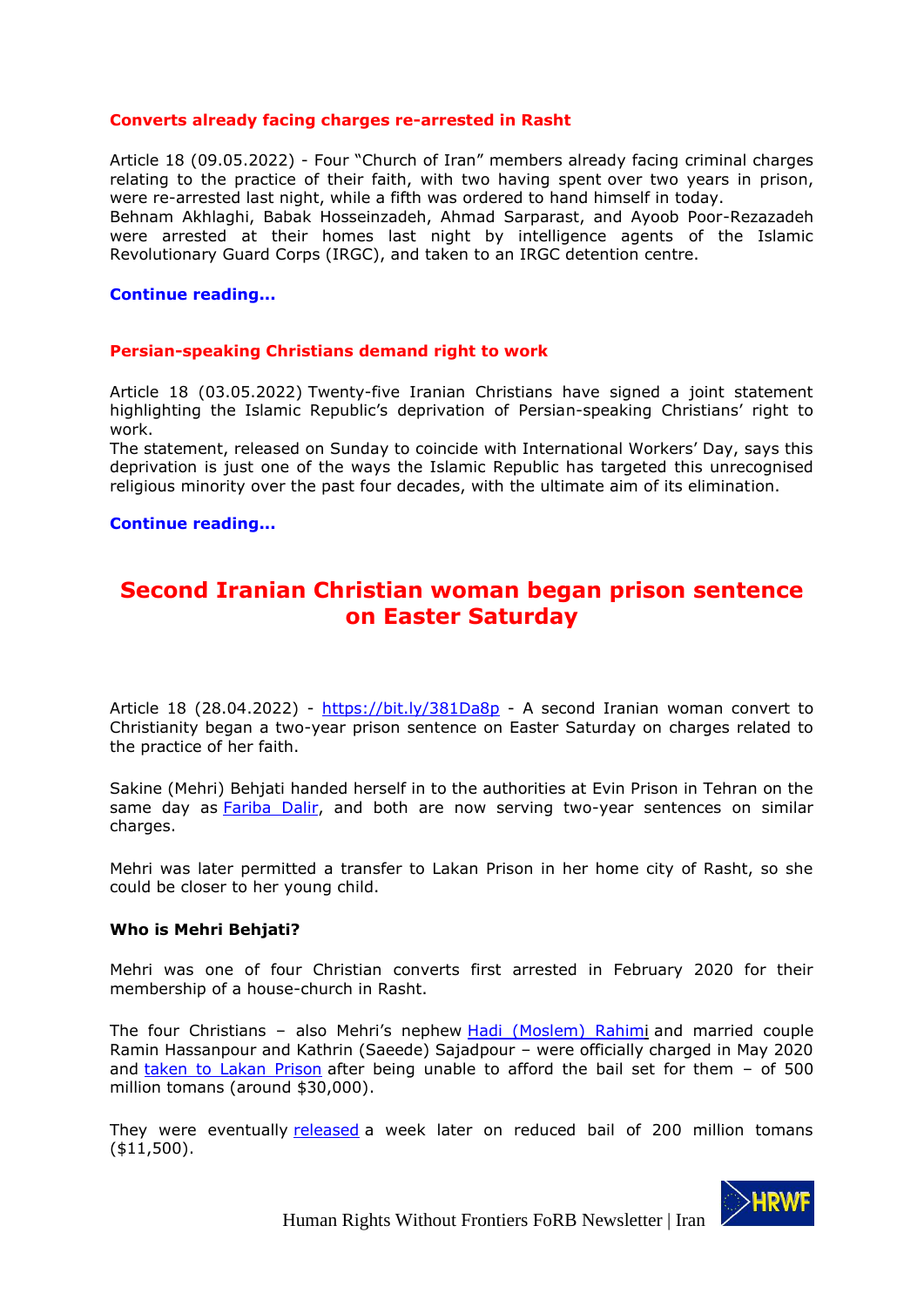The Christians were sentenced in August 2020 to between two and five years in prison for "acting against national security" by belonging to a house-church and "spreading Zionist Christianity". Ramin was given a five-year sentence, Moslem four years, and Mehri and Saeede two years.

Their appeals were rejected in September 2020.

On 9 January 2022, Moslem left behind his nine-month-old daughter to [begin serving his](https://articleeighteen.com/news/10027/)  [four-year sentence](https://articleeighteen.com/news/10027/) at Evin Prison so that the property deed submitted by a friend to secure his bail may be released.

A month later, the other three Christians were [told](https://articleeighteen.com/news/10348/) they must hand themselves in to the authorities in Tehran by the end of February. However, Mehri was later permitted an additional six weeks at home, in order to be able to spend the Iranian New Year, Nowruz, with her family.

Mehri and her nephew, Moslem, applied to the Supreme Court for a retrial, but their applications were rejected by Branch 9 of Iran's highest court in February.

# <span id="page-5-0"></span>**Christian woman convert begins two-year prison sentence**

Article 18 (16.04.2022) - <https://bit.ly/3KKmfUZ> - A 51-year-old woman Christian convert today began serving a two-year prison sentence in Tehran's Evin prison for "acting against national security by establishing and leading an Evangelical Christian church".

Fariba Dalir, whose case has not been reported until now, was one of six converts arrested in Tehran in July last year, including her fiancé at the time and now husband, Soroush.

Five of the Christians were sentenced in December – Fariba to two years, and the other four, including Soroush, to 10 months for membership of the church.

However, due to time already spent in detention, these four were told they could instead choose to pay fines of 5 million tomans each (around \$250) to escape further imprisonment.

The sixth Christian, a 17-year-old girl, was released without charge, but only after spending 10 days in solitary confinement, and being subjected to intense interrogations in a detention centre of the Revolutionary Guard Corps.

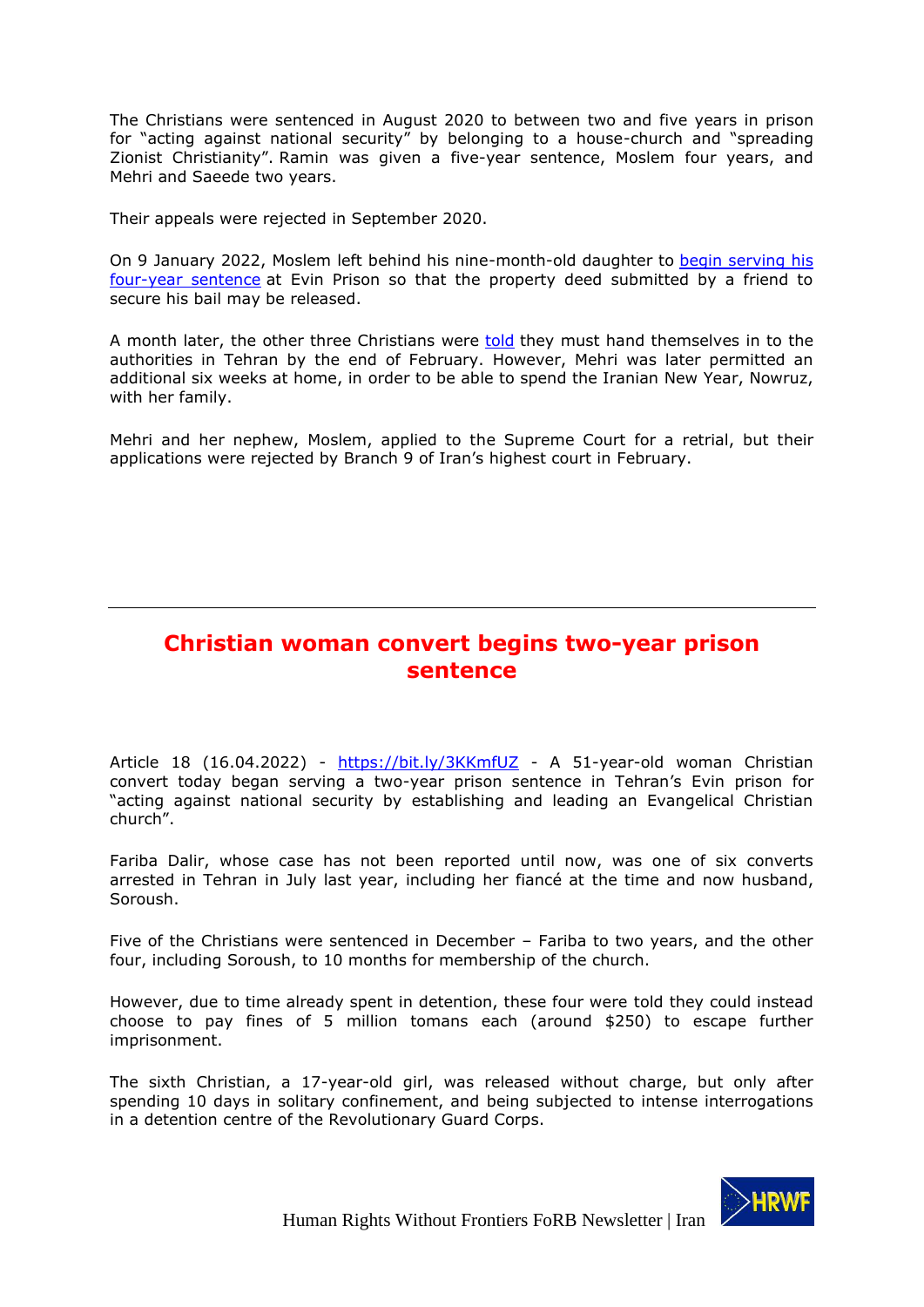Fariba and Soroush themselves each spent over a month in solitary confinement at the detention centre following their arrests on 19 July 2021 – Fariba at a hair salon, and Soroush while driving his car.

Three of the other Christians, including the 17-year-old and another woman and her daughter, had been arrested at their homes the previous day.

The sixth Christian, a man, was arrested on the same day as Fariba and Soroush, but the names of these other Christians have not been divulged.

After spending around 50 days each in solitary confinement, Fariba was transferred to Qarchak women's prison and Soroush to the Greater Tehran Penitentiary, where they were detained for two months longer, before being released on bail – of 600 million tomans (\$25,000) for Fariba, and 300 million tomans (\$12,500) for Soroush.

The couple married in the months between their release and sentencing, which took place on 4 December 2021 at Branch 26 of Tehran's Revolutionary Court, but now they are apart again.

Fariba was in fact initially sentenced to five years in prison after the court wrongly stated that she had a previous criminal record. Her sentence was later revised once the court was informed of the error.

# <span id="page-6-0"></span>**News about Baha'is and Christians in Iran in March**

# **Baha'is**

# **Iranian Baha'is sentenced to 170 years in prison in 1400**

Iran Press Watch (31.03.22) - The Iranian calendar year 1400, which ended on March 20, appears to have been one of the hardest in recent years for the country's dwindling Baha'i population. IranWire's surveys indicate at least 36 members of the [Baha'i](https://iranwire.com/search?q=Baha%27i+community)  [community](https://iranwire.com/search?q=Baha%27i+community) were sentenced to jail terms of one to 12 years, totalling 170 years and three months, purely for practising their faith.

# **[Continue reading...](http://iranpresswatch.org/post/22738/iranian-bahais-sentenced-170-years-prison-1400/)**

# **A thousand Baha'is await jail summons in Iran**

Iran Press Watch (25.03.22) - More than 1,000 Baha'is in Iran are in a "limbo" between their initial arrests, their legal hearings and their final summons to prison, according to a new statement by the Baha'i International Community (BIC), a situation that is "causing devastation to innocent people's lives".

The statement was delivered by the BIC's representative, Simin Fahandej, by video to the 49th session of the United Nations Human Rights Council in Geneva.

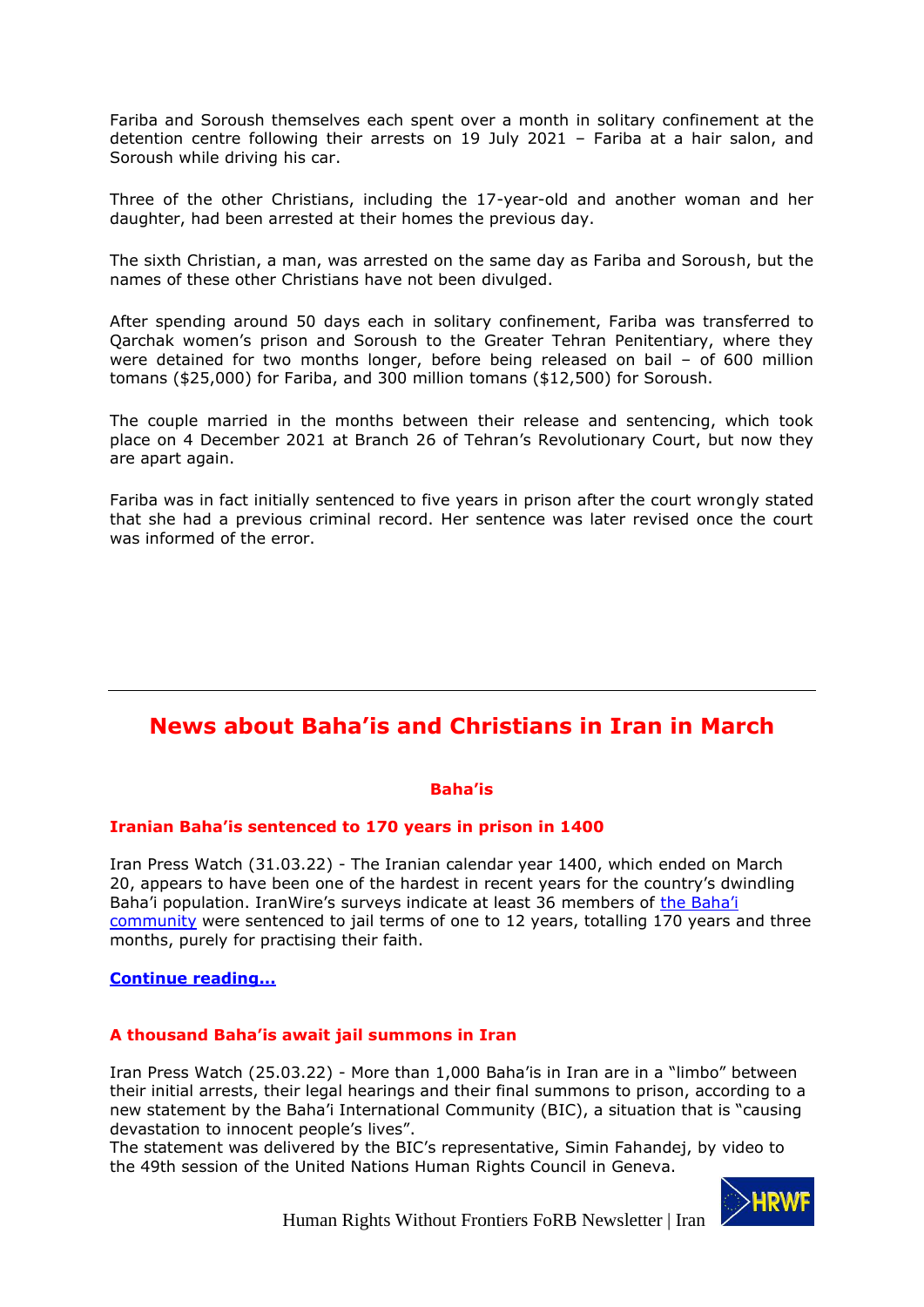# **[Continue reading...](http://iranpresswatch.org/post/22735/thousand-bahais-await-jail-summons-iran/)**

# **Shahnaaz Saabet resumes prison sentence in Shiraz**

Hrana / Sens Daily (16.03.2022) - https://cutt.ly/aDLP74b - Shahnaaz Saabet resumed her two-year prison sentence in Shiraz on March 12. She was arrested and informed that the High Court hearing she had requested had confirmed her sentence. She was not present or represented at the "hearing." She began her sentence on October 6, 2020. In May 2021 she was released pending the rehearing, so she has already served seven months. She suffers from a number of illnesses, including back pain and kidney stones. Mrs. Saabet was arrested in her home in Shiraz on September 1, 2019. She was initially sentenced to six years in prison, by Judge Sayyid Mahmud Saadaati, on charges of "propaganda against the regime and membership in anti-regime group." This was reduced to two years by the Review Court.

# **Baha'i citizen Shahram Najaf-Tomaraei jailed in Evin prison**

Iran Press Watch (15.03.22) - Last Sunday, March 13, 2022, Baha'i citizen Shahram Najaf-Tomaraei was sent to Evin Prison to serve his two-year sentence. Earlier, the Revolutionary Court of Tehran sentenced him to two years imprisonment. According to HRANA, the news agency of Human Rights Activists, Baha'i citizen Shahram Najaf-Tomaraei was jailed in Evin prison for sentencing.

# **[Continue reading ...](http://iranpresswatch.org/post/22729/bahai-citizen-shahram-najaf-tomaraei-jailed-evin-prison/)**

# **[Shahram Najaf-Tumar](https://sensday.wordpress.com/2022/03/14/shahram-najaf-tumarai-goes-to-prison-in-tehran/)a'i goes to prison in Tehran**

Hrana / Sens Daily (14.03.2022) - https://cutt.ly/wDLPt3r - Shahram Najaf-Tumara'i, a Baha'i who previously served as one of the Khadamin (area facilitators) for the Baha'is in District 7 in Tehran, began serving a 2-year sentence on March 13. He was arrested on November 27, 2015 and released on bail on December 29. At the time, web sites linked to the regime accused him of espionage. The actual pretext for his sentence is not reported.

# **UN report decries "criminalisation" and persecution of Baha'is across MENA region**

Iran Press Watch (11.03.2022) - A new report and its annex, "Rights of persons belonging to religious or belief minorities in situations of conflict or insecurity", by the United Nations (UN) Special Rapporteur on freedom of religion or belief, Dr Ahmed Shaheed, has highlighted the "increasing insecurity that Baha'i communities experience" in a number of countries in the Middle East and North Africa region. The annex is the first time such a document has given exclusive focus to the situation of the Baha'is in several countries.

**[Continue reading...](http://iranpresswatch.org/post/22719/un-report-decries-criminalisation-persecution-bahais-across-mena-region/)**

# **Christians**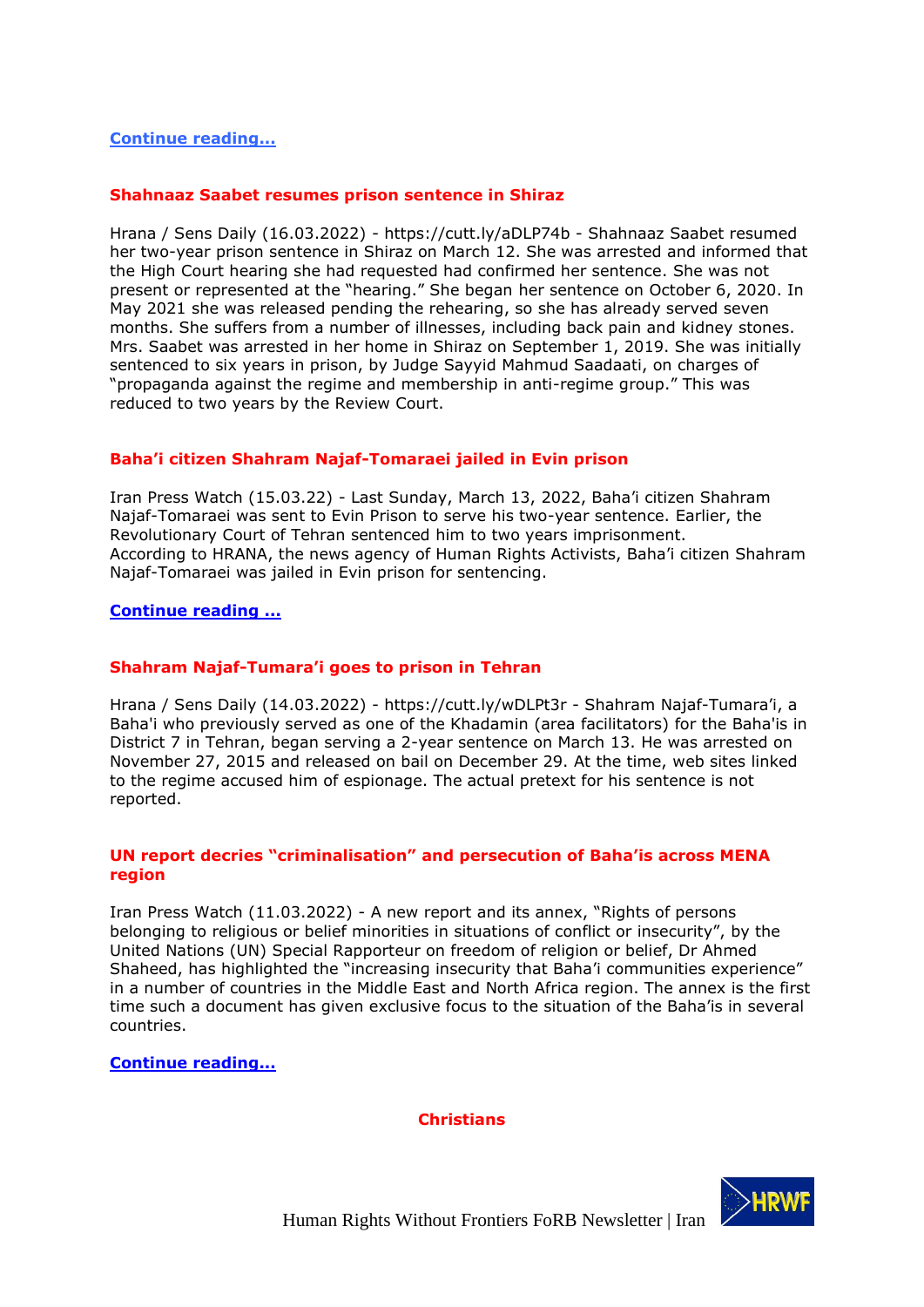# **Article18 calls for renewal of special rapporteur's mandate**

Article 18 (25.03.2022) - Nine Christian converts who spent a combined nearly 20 years in prison for "acting against national security" and "promoting Zionist Christianity" have been acquitted by a Tehran appeal court.

The ruling by Branch 34 of the Tehran Court of Appeal, issued and communicated to the nine Christians today, comes after a Supreme Court judge [ordered](https://articleeighteen.com/news/9836/) a review of their convictions in November.

# **[Continue reading...](https://articleeighteen.com/news/10736/)**

# **Article18 joins call for withdrawal of draconian Internet bill**

Article 18 (17.03.2022) - Article18 has today joined with over 50 other human rights groups in signing a joint statement calling on the Iranian parliament to immediately withdraw a draconian Internet bill that would violate a plethora of human rights including freedom of expression.

In the statement, a full copy of which is included below, the 55 signatories call on Iran to immediately withdraw the "Regulatory System for Cyberspace Services Bill" in its entirety, and on the international community "to ensure promotion and protection of human rights in Iran is prioritised" in all diplomatic relations with Tehran.

# **[Continue reading...](https://articleeighteen.com/news/10663/)**

# **As the world celebrates Nazanin's release, let's not forget those still in prison**

Article 18 (16.03.2022) - After nearly six years' unjust detention, it finally seems as though this is the end of the ordeal for British-Iranian political prisoner [Nazanin Zaghari-](https://www.theguardian.com/news/2022/mar/15/nazanin-zaghari-ratcliffes-six-years-of-bewilderment-and-injustice)[Ratcliffe](https://www.theguardian.com/news/2022/mar/15/nazanin-zaghari-ratcliffes-six-years-of-bewilderment-and-injustice) and her family.

But while the world rightly celebrates Nazanin's hard-won freedom, let us not forget those who still remain in detention as a result of equally absurd convictions.

# **[C](https://articleeighteen.com/analysis/10693/)[ontinue reading...](https://articleeighteen.com/news/10087/)**

# **''They tortured me with their threats'**

Article 18 (04.03.2022) - Ehsan Khoshgoo was a university student when he was arrested at a Tehran house-church gathering in November 2015.

When he was released on bail six weeks later, he was told he could no longer study at the university and that if he went back there, he would be arrested and sent back to prison.

By the start of the next academic year, Ehsan had fled the country.

A year later, he was sentenced in absentia to five years in prison.

# **[Continue reading...](https://articleeighteen.com/features/10490/)**

# **Supreme Court summarily dismisses Christian convert's long-awaited retrial bid**

Only one day after nine Christian converts were [acquitted](https://articleeighteen.com/news/10496/) of "acting against national security" by worshipping in house-churches, another Christian convert serving a 10-year sentence on very similar grounds has been denied his own retrial.

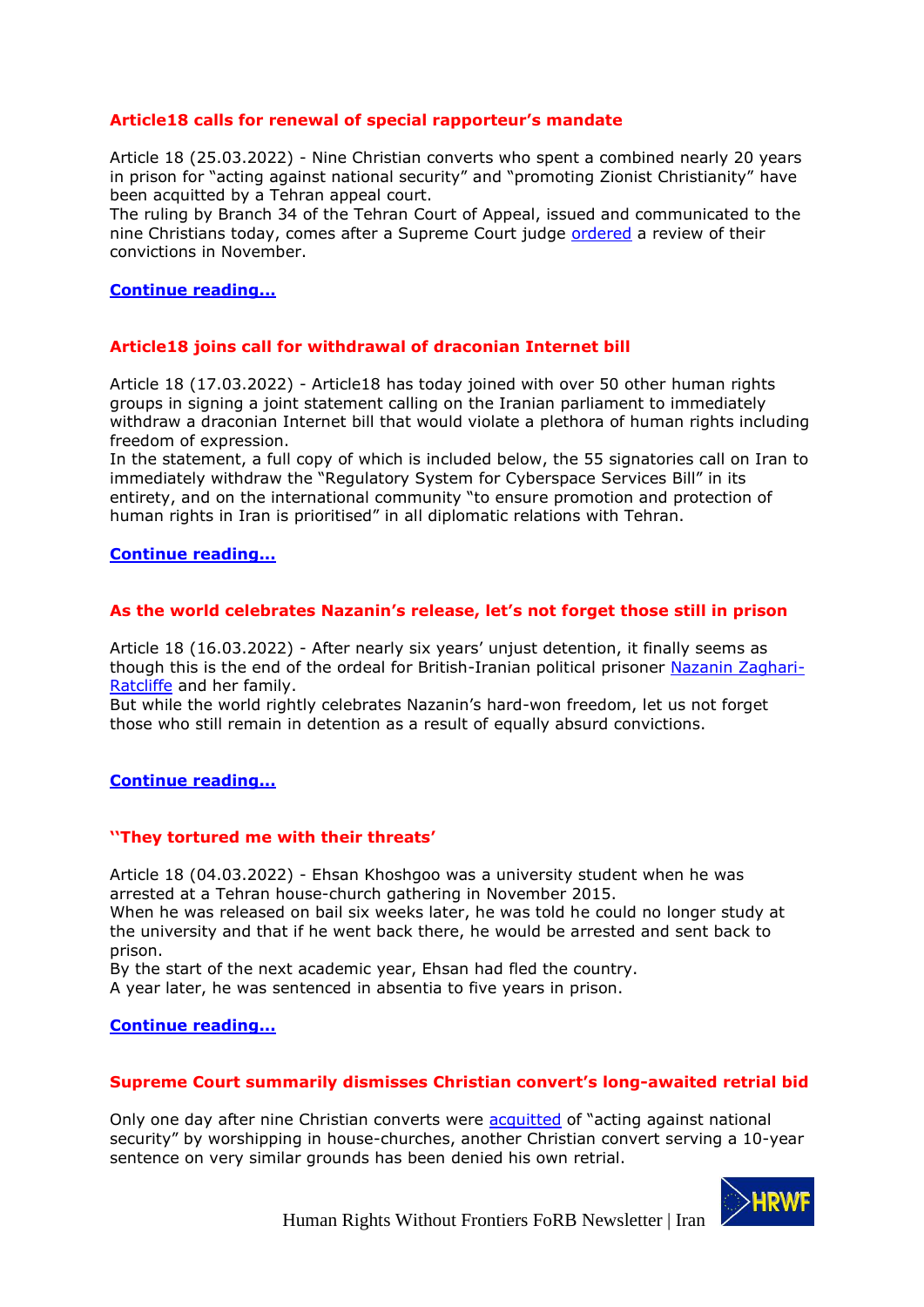Nasser Navard Gol-Tapeh, who is 60 years old, has served over four years of his 10-year [prison sentence](https://articleeighteen.com/news/1875/) for "acting against national security with the intention to overthrow the regime", due to alleged links to churches and Christian organisations abroad.

**[Continue reading...](https://articleeighteen.com/news/10515/)**

# **Database of Baha'i prisoners**

<span id="page-9-0"></span>HRWF (14.03.2022) - As of early March 2022, HRWF Database of Baha'i prisoners contained 53 documented cases. Details about each prisoner can be found [here.](LAST%20NAMEFirst%20Name%20%20AGAAHISoroush%20%20AHAMADAYI%20(KHORRAMI)Atousa%20%20AHMADIAli%20%20AMIRABAADIMitra%20(Mitrabandi-Amirabaadi-Baaghi)%20%20ATRIANShahriar%20%20BAZMANDEGANNavid%20%20BOLBOLANAfshin%20%20DAANESHGARIFaraaneh%20%20DAVARDANMilad%20%20ESKANDREYANBehnaam%20%20FAHANDEJFarhad%20%20FARAMARZIFarrokhlagha/Leqa%20%20FENAA)

| <b>LAST NAME</b>               | <b>First Name</b> |
|--------------------------------|-------------------|
| <b>AGAAHI</b>                  | Soroush           |
| <b>AHAMADAYI</b><br>(KHORRAMI) | Atousa            |
| <b>AHMADI</b>                  | Ali               |
| <b>AMIRABAADI</b>              | Mitra             |
| <b>ATRIAN</b>                  | Shahriar          |
| <b>BAZMANDEGAN</b>             | Navid             |
| <b>BOLBOLAN</b>                | Afshin            |
| <b>DAANESHGARI</b>             | Faraaneh          |
| <b>DAVARDAN</b>                | Milad             |
| <b>ESKANDREYAN</b>             | Behnaam           |
| <b>FAHANDEJ</b>                | Farhad            |
| FARAMARZI                      | Farrokhlagha/Leqa |
| <b>FENAA'EYAN</b>              | Ardeshir          |
| <b>FIROUZEYAAN</b>             | Yalda             |
| <b>GHADERI</b>                 | <b>Bahareh</b>    |

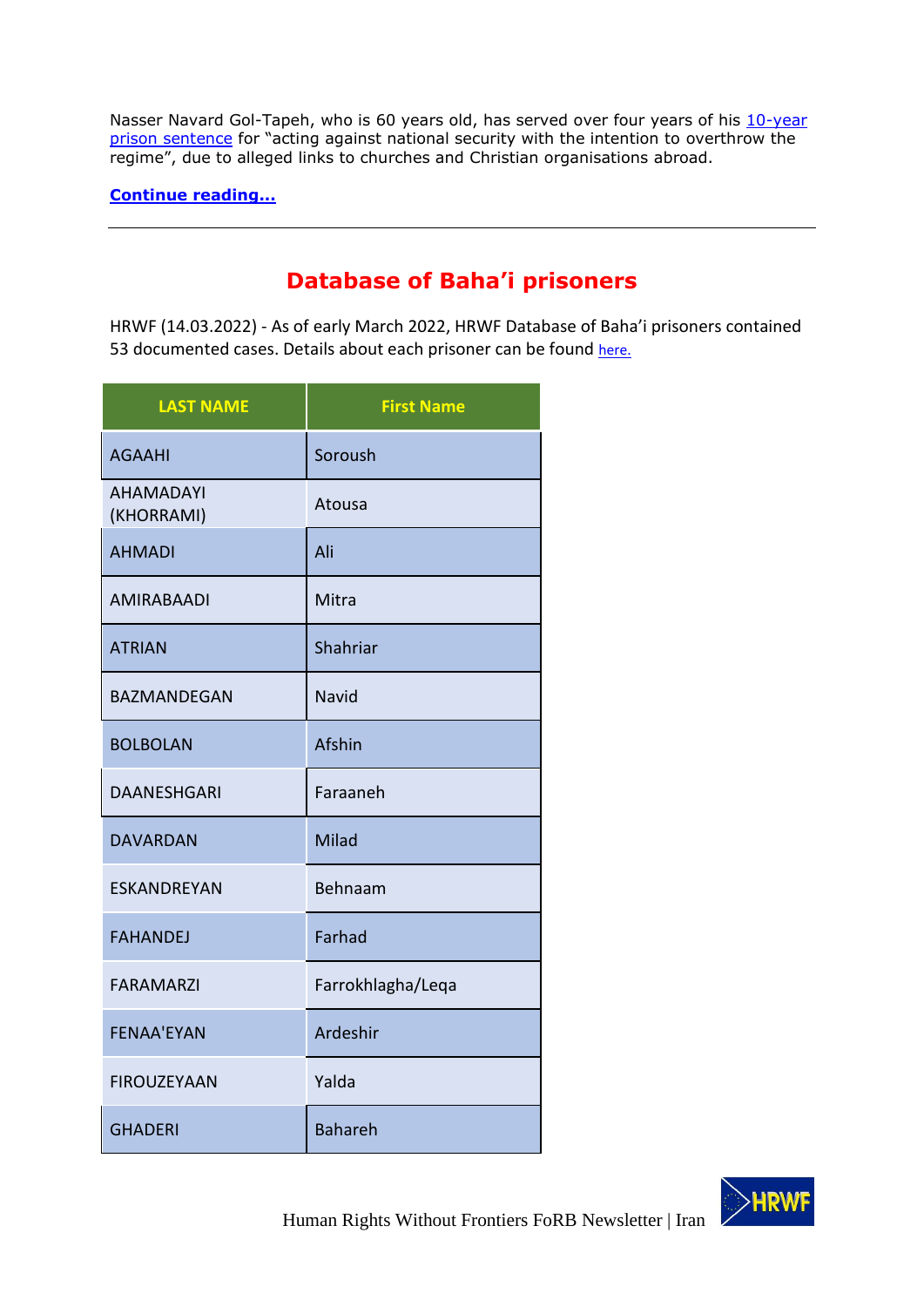| <b>GHEDAMIAN</b> | Negin       |
|------------------|-------------|
| <b>HAGHIGHAT</b> | Soheila     |
| <b>HAGHIGHAT</b> | Soodabeh    |
| <b>HAKIMI</b>    | Niloufar    |
| <b>IZADINIA</b>  | Farough     |
| <b>JABERI</b>    | Emad        |
| <b>KHOUSHNAM</b> | Houman      |
| <b>MAALEKI</b>   | Ataa'ollah  |
| <b>MAALEKI</b>   | Ru'ya       |
| <b>MAALEKI</b>   | Sa'id       |
| <b>MAANAVI</b>   | Parvaan     |
| <b>MAANAVI</b>   | Paymaan     |
| <b>MAQSUDI</b>   | Samin       |
| <b>MA'SUMI</b>   | Farzaan     |
| <b>MOBEINI</b>   | Sophia      |
| <b>MOHAMMADI</b> | Arzu        |
| <b>MUHAMMADI</b> | Mo'in       |
| <b>NAEIMI</b>    | Adel        |
| <b>NASSERI</b>   | Pooneh      |
| <b>NOUZDAHI</b>  | Kaviz       |
| <b>PAAKROU</b>   | Jamileh     |
| PURMORADIAN      | <b>Nora</b> |

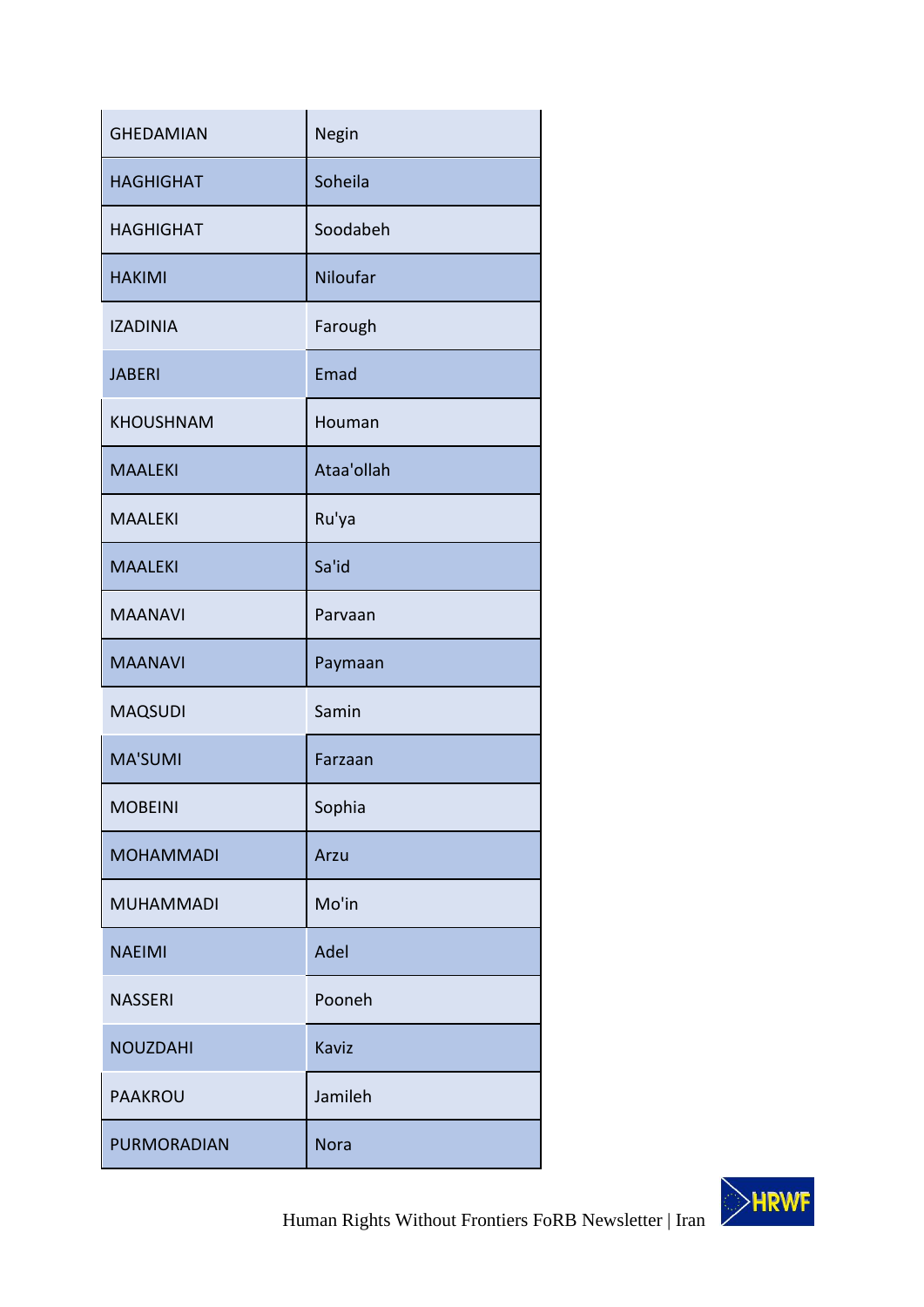| <b>RAEINEH</b>   | Anousheh  |
|------------------|-----------|
| <b>SAABET</b>    | Farhaam   |
| <b>SAALEHI</b>   | Atieh     |
| <b>SADEGHI</b>   | Parisa    |
| <b>SAHBA</b>     | Farhang   |
| SALMAANZAADEH    | Ilham     |
| SALMAANZAADEH    | Keyaanush |
| <b>SAMIN</b>     | Maghsoudi |
| SAMIZADEH        | Elaheh    |
| <b>SANI</b>      | Ali       |
| <b>SHABAANI</b>  | Neda      |
| <b>SHA'BAANI</b> | Payaam    |
| <b>SHAHIDI</b>   | Kaamraan  |
| <b>TADRISI</b>   | Negin     |
| <b>TAGHIPOUR</b> | Sohrab    |
| YAZDAAN          | Heyva     |

*Photo : Fr.dreamstime.com*

# <span id="page-11-0"></span>**News about Baha'is and Christians in Iran in February**

**Baha'is**

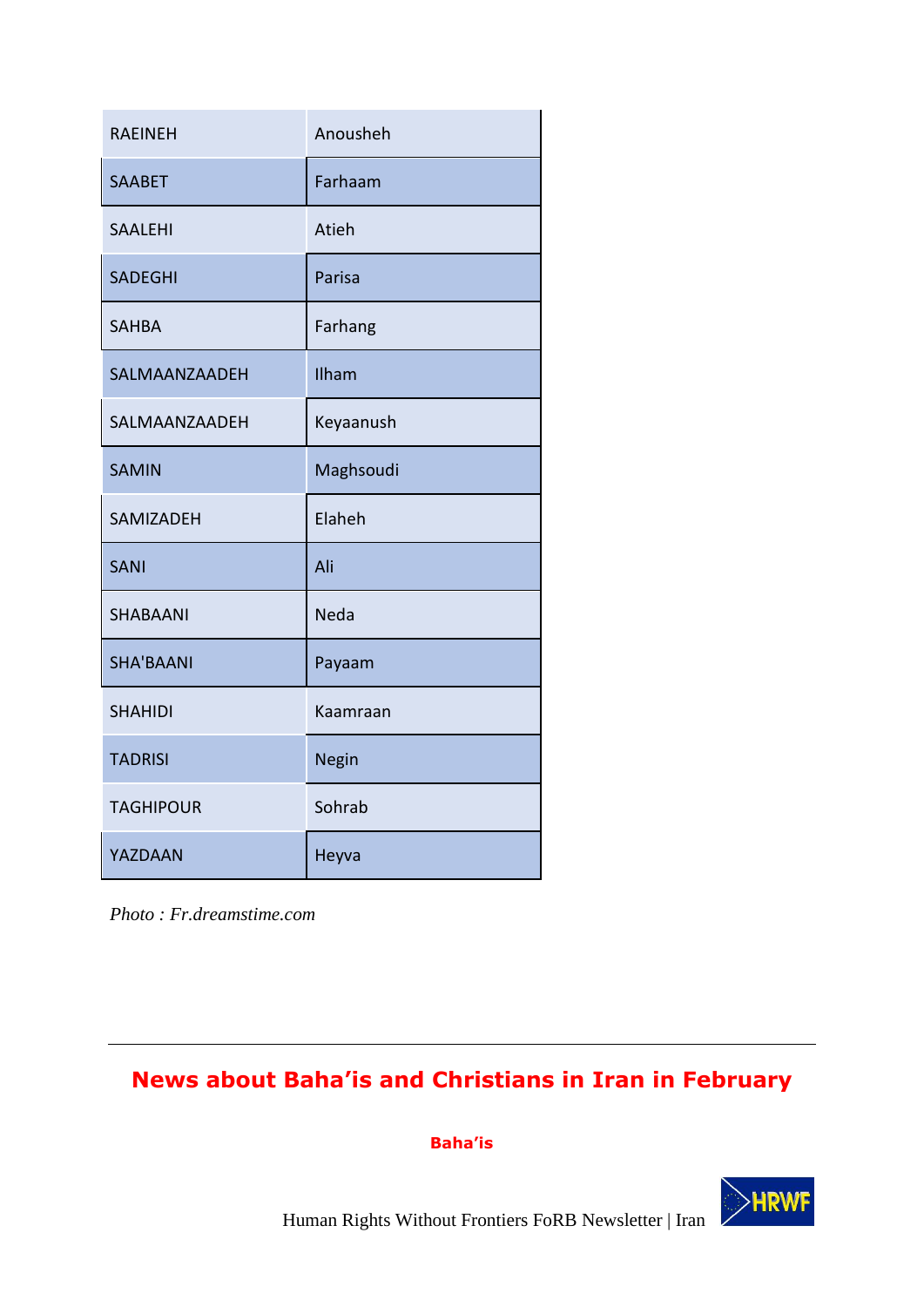# **One year imprisonment against Baha'i citizen Shiva Khalili upheld on appeal**

Iran Press Watch (24.02.2022) - Recently, the Court of Appeal of Mazandaran Province upheld the initial verdict of one year in prison against Baha'i citizen Shiva Khalili. Moreover, in this verdict, her cell phone, which they ruled has been used as a "crime tool", will be confiscated.

#### **Continue reading...**

#### **Saba Sefidi free on bail**

Hrana / Sens Daily (23.02.2022) - **https://cutt.ly/WAw4V0d - Saba Sefidi,** a Baha'i from Tehran, was freed on bail from Evin Prison on February 23. Bail was set at 1.5 billion tumans (315,000 euros ; \$US355,000). She was summoned to the court at Evin Prison on January 11, and arrested when she appeared there. Since then, she has had only brief contact with her family. There is no indication of the reason for her arrest and detention.

# **Naatoli Derakhshaan free on bail**

Hrana / Sens Daily (09.02.2022) - **https://cutt.ly/nAw7bNR** - **Naatoli Derakshaan**, a Baha'i poet, has been released on bail pending his trial. The Public Prosecutor has claimed that he was arrested in relation to membership of a pyramid selling scheme. He was previously arrested by agents of the Ministry of Intelligence on February 21, 2012, and released on bail of 200 million rials (13,000 euros, \$US18,000) on March 27 that year. The charge against him was said to be "propaganda against the regime." He had published an open letter to Ayatollah Khamenei, drawing attention to human rights violations against the Baha'is and others in Iran, the exclusion of Baha'i youth from tertiary education, and the false denials of these facts by Iran's representatives at the United Nations. Mr. Derakshaan himself is excluded from tertiary education because he is a Baha'i.

# **Four Baha'i citizens still in detention and awaiting legal process**

Iran Press Watch (8.02.2022) Four Baha'i citizens, **Natoli Derakhshan, Saba Sefidi, Pari Kargarian Marvasti** and **Daniel Bani-Nejad,** are still in detention and awaiting further legal proceedings. On January 11, Derakhshan and Sefidi were arrested in Sari and Tehran cities, respectively. Marvasti and Bani-Nejad were also arrested last week in Marlik District, located in Tehran Province.

# **[Continue reading...](http://iranpresswatch.org/post/22684/four-bahai-citizens-still-detention-awaiting-legal-process/)**

# **Arrests of Baha'i citizens in Marlik, Tehran**

Iran Press Watch (07.02.2022) – **Pari Kargarian Marousti**, **Daniel Bani Nejad**, both Baha'i citizens, along with another citizen, were detained by security forces, while they were together at Ms. Kargarian's home in Marlik, Tehran. They were taken to an unknown location. Security forces raided the home of Ms. Kargarian and confiscated personal belongings, including mobile phones, electronics, pictures, books and works related to the Baha'i faith.

# **[Continue reading...](http://iranpresswatch.org/post/22680/arrests-bahai-citizens-marlik-tehran/)**

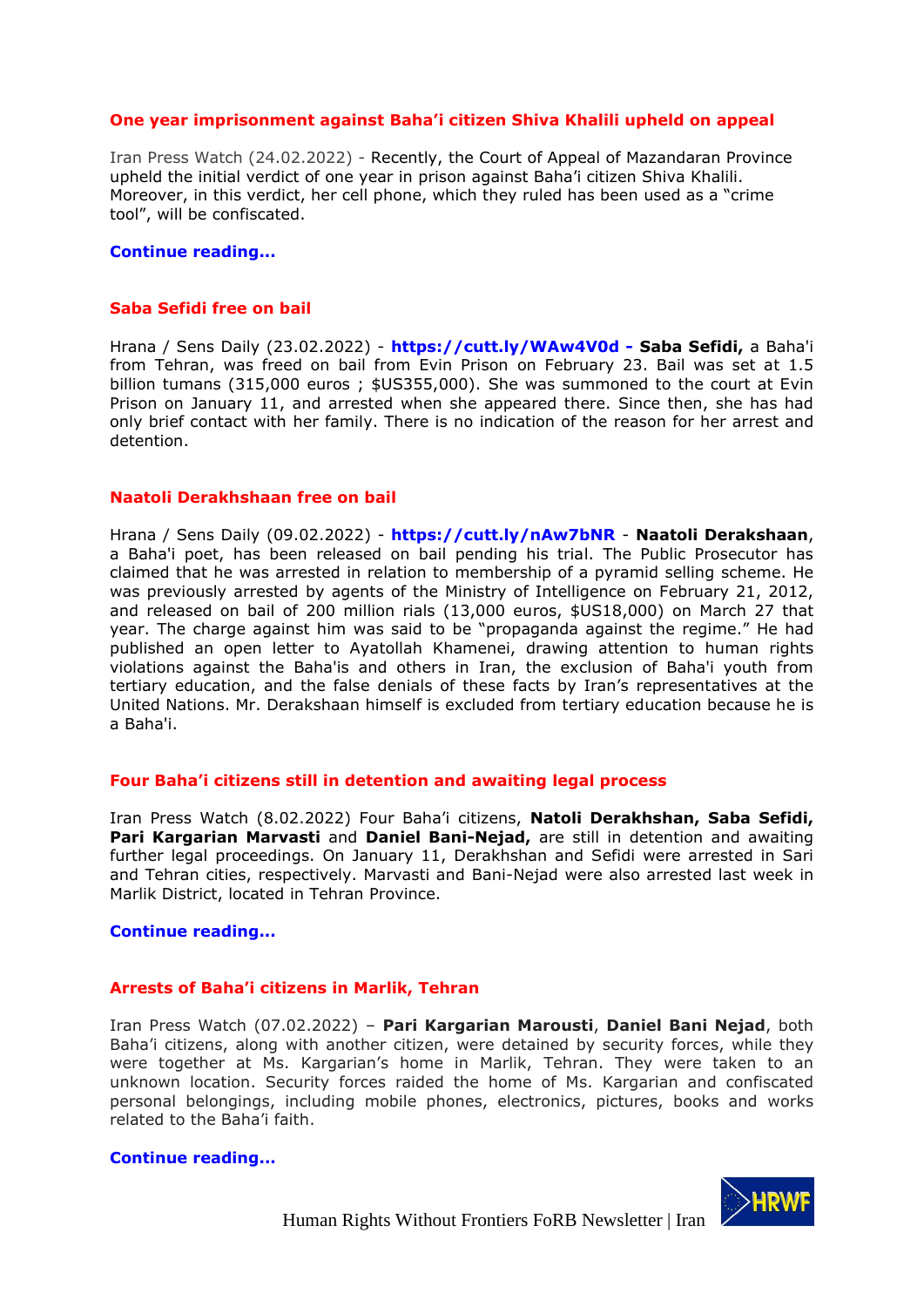# **Sina Shahri bailed in Tabriz**

Hrana / Sens Daily (03.02.2022) - **https://cutt.ly/5Aw5ugD** - On February 2, **Sina Shahri** was released on bail in Tabriz, pending his trial. He was arrested on January 17 when agents from the Ministry of Intelligence raided his home, confiscating a number of personal effects relating to the Baha'i Faith, and arresting him. He later told his family by telephone that he was detained in a Ministry of Intelligence detention centre. On January 22, his wife **Negaar Nasiri** was summoned to the Ministry of Intelligence facility in Tabriz known as "Room 37" and questioned for some hours before her release.

# **Christians**

# **Case closed: Christians' house-church worship was not 'action against national security'**

Article 18 (28.02.2022) - Nine Christian converts who spent a combined nearly 20 years in prison for "acting against national security" and "promoting Zionist Christianity" have been acquitted by a Tehran appeal court.

The ruling by Branch 34 of the Tehran Court of Appeal, issued and communicated to the nine Christians today, comes after a Supreme Court judge [ordered](https://articleeighteen.com/news/9836/) a review of their convictions in November.

# **[Continue reading...](https://articleeighteen.com/news/10496/)**

# **Iran's Vatican embassy angry at claim Catholic archbishop and nun denied visas**

Article 18 (24.02.2022) - The Iranian embassy to the Holy See has reacted angrily to an article on a Catholic website highlighting the challenges faced by Christians in Iran.

In the [article,](https://www.asianews.it/news-en/Catholics-in-Today%E2%80%99s-Iran:-the-Testimony-of-a-Chaldean-Bishop-55083.html) published by AsiaNews on 16 February, Chaldean bishop Thomas Meram of Urmia explained the "many difficulties" faced by the Catholic community in Iran, while it was also noted how the new Catholic archbishop, [Fr Dominique Mathieu,](https://articleeighteen.com/news/7918/) had not been able to enter Iran despite his appointment by the Pope early last year, and how a longserving Italian nun, 75-year-old [Sister Giuseppina Berti,](https://articleeighteen.com/news/8868/) was also denied a renewal of her visa.

# **[Continue reading...](https://articleeighteen.com/news/10474/)**

# **'We are just Christians worshipping according to the Bible,' say converts in last defence**

Article 18 (16.02.2022) - Three Christian converts facing up to 10 years in prison for alleged "deviant propaganda" and ties with foreign organisations have denied all the charges against them and said they are "just Christians worshipping according to the Bible".

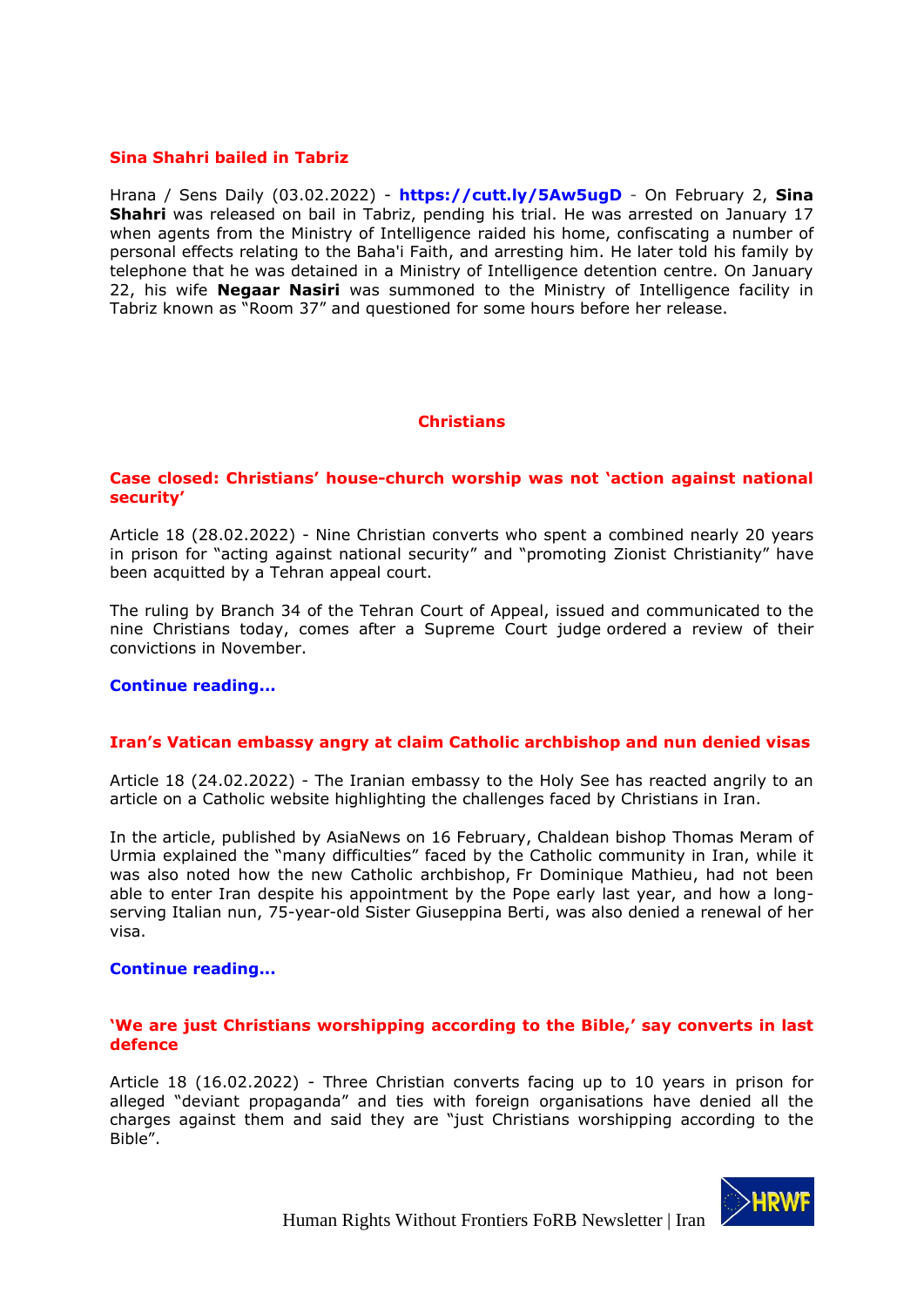**[Ahmad Sarparast](https://articleeighteen.com/reports/case-studies/10380/)**[,](https://articleeighteen.com/reports/case-studies/10380/) **[Morteza Mashoodkar](https://articleeighteen.com/reports/case-studies/10380/)**[i, and](https://articleeighteen.com/reports/case-studies/10380/) **[Ayoob Poor-Rezazadeh](https://articleeighteen.com/reports/case-studies/10380/)**, who were giving their last defence this morning at Branch 2 of the Revolutionary Court of Rasht, in northern Iran, added that they "have not engaged in any propaganda against the regime or any action against national security".

#### **[C](https://articleeighteen.com/news/10420/)[ontinue reading...](https://articleeighteen.com/news/10087/)**

#### **Christian converts absolved by Supreme Court now face 'propaganda' charges**

Two of the nine Christian converts [cleared](https://articleeighteen.com/news/9836/) by a Supreme Court judge of "acting against national security" have now been charged with "propaganda against the state".

Just six weeks after they were [released](https://articleeighteen.com/news/9998/) from prison pending a review of their [five-year](https://articleeighteen.com/news/4853/)  [sentences,](https://articleeighteen.com/news/4853/) **Behnam Akhlaghi** and **Babak Hosseinzadeh** were summoned last week to see a Tehran prosecutor, who on Saturday told them to return today with pay slips so they could be officially charged and released on bail.

#### **[Continue reading...](https://articleeighteen.com/news/10374/)**

# **Converts summoned to begin prison sentences for 'spreading "Zionist" Christianity'**

Article 18 (09.02.2022) - Three Christian converts from the northern city of Rasht have been summoned to begin serving prison sentences of between two and five years for "acting against national security" by attending a house-church and "spreading 'Zionist' Christianity".

**Ramin Hassanpour**, his wife Saeede, and another woman, **Sakine (Mehri) Behjati**, have until the end of February to hand themselves in to Branch 1 of the Office for the Execution of Judgments in Tehran's 33rd district.

#### **[Continue reading...](https://articleeighteen.com/news/10348/)**

# **UN rapporteur highlights Iran's arrest of Christians 'for practice of beliefs'**

Article 18 (10.02.2022) - The UN's special rapporteur on human rights in Iran has reiterated his "concern" at the regime's "continued repression of religious minorities", including arresting Christians "for the practice of their beliefs".

In his latest [report,](https://daccess-ods.un.org/tmp/9710494.27986145.html) released ahead of the 49th session of the UN Human Rights Council later this month, Javaid Rehman specifically references the arrest of [at least 53](https://articleeighteen.com/news/9587/)  [Christians](https://articleeighteen.com/news/9587/) between 1 January and 1 December last year "for the practice of their religious beliefs".

#### **[Continue reading...](https://articleeighteen.com/news/10353/)**

# <span id="page-14-0"></span>**News about Baha'is and Christians in Iran in January**

#### **Baha'is**

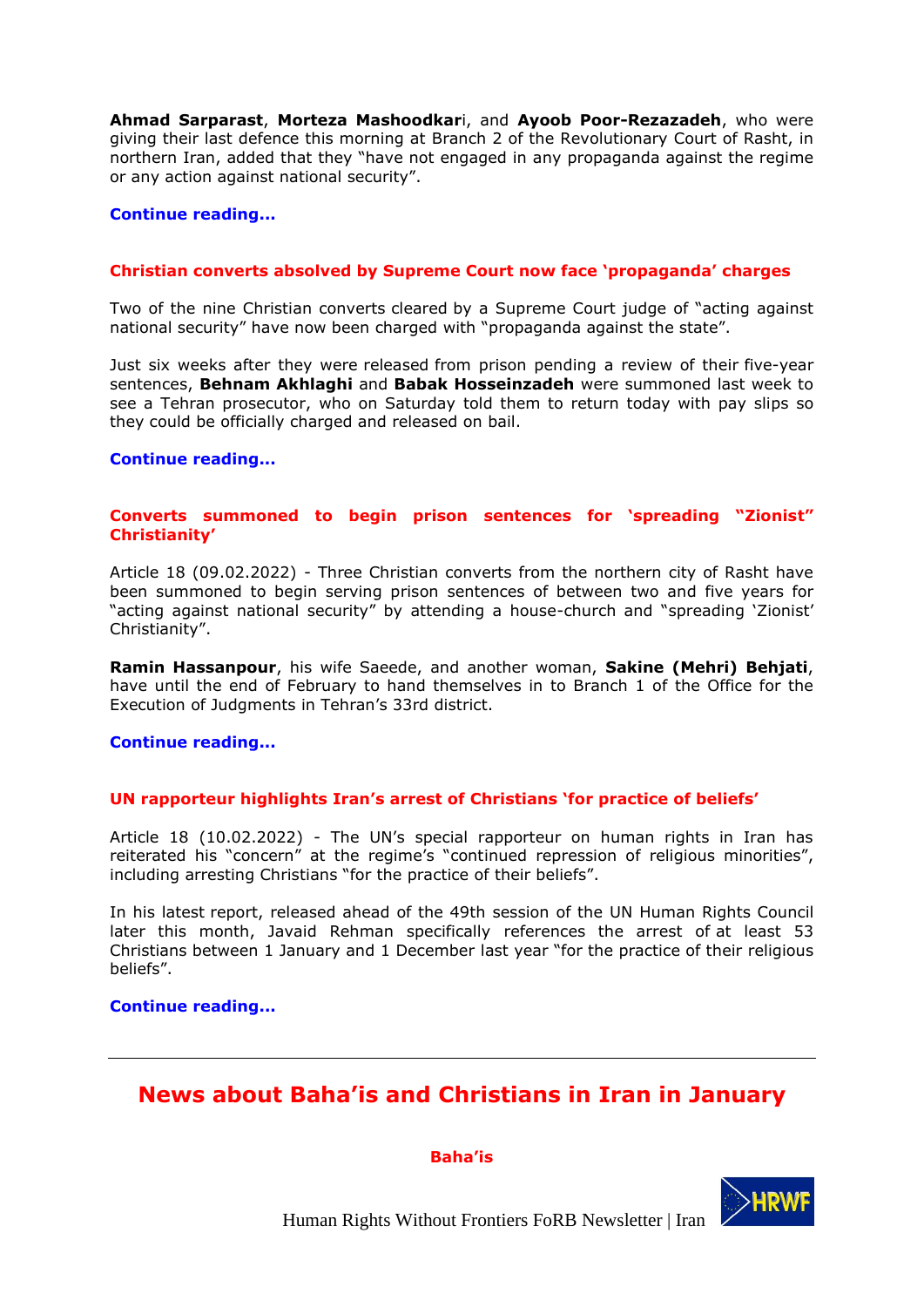#### **Farhaam Saabet and Farzaan Ma`sumi begin 2-year prison terms**

Hrana / Sens Daily (26.01.2022) - **<https://cutt.ly/mOYKHRJ>** - On January 23, **Farhaam Saabet** and **Farzaan Ma`sumi** reported to Adelabad Prison in Shiraz to begin serving their 2-year sentences. Mr Saabet and Ma`sumi were initially sentenced to five years in prison (with an additional one-year concurrent sentence) by Judge Sayyid Mahmud Saadaati, sitting in the Revolutionary Court in Shiraz. The Provincial Review Court reduced this to two years in prison.

#### **[Jamaal Afshaar bailed in](https://sensday.wordpress.com/2022/01/23/jamaal-afshaar-bailed-in-ahvaz/) Ahvaz**

Hrana / Sens Daily (22.01.2022) **- <https://bit.ly/3AYVkkV>** - **Jamaal Afshaar** was freed on bail from the Central Prison in Ahvaz on January 22. He is the last of seven Baha'is arrested in home raids in Mahshahr on December 27 to be freed. Five of these were questioned and released after a few hours, while Behzaad Afshaar was bailed on January 14.

#### **Negaar Nasiri summoned in Tabriz**

Hrana / Sens Daily (22.01.2022) - **<https://bit.ly/3gt5DnT>** - On January 22, **Negaar Nasiri** was summoned to the Ministry of Intelligence facility in Tabriz known as "Room 37." Her husband **Sina Shahri** was arrested during a raid on their home in Tabriz last week (the precise day is not specified).

# **Property of Shayda Taa'id confiscated by Article 49 court**

Hrana / Sens Daily (20.01.2022) - **https://cutt.ly/OOYXrJi** - A special court for Mazandaran Province has ruled that the property of **Shayda Taa'id**, a Baha'i living in Nur County, Mazandaran, should be seized and handed to "The Executive Headquarters of the Imam." This organisation, [known as Setad,](https://en.wikipedia.org/wiki/Execution_of_Imam_Khomeini) is a parastate organization controlled by the Supreme Leader of Iran. It was created from thousands of properties confiscated in the aftermath of the 1979 Islamic Revolution, and serves as a front company for the dubious assets of the ruling elite.

#### **Samira Ebraahimi arrested, released on bail**

Hrana / Sens Daily (16.01.2022) - **<https://bit.ly/3Lc4eQP>** - **Samira Ebraahimi** was arrested in Tehran on January 10, after answering a summons, and freed from Evin Prison on bail on January 11. Bail was unusually high, at 800 million tumans (165,000 euros ; \$US 189,000). Mrs. Ebrahimi is the wife of **Arsalan Yazdani**, who was arrested on September 1, 2021, in a raid on the family home. He was detained for 45 days, and then released on bail of one million tumans (200 euros ; \$US 240).

# **Behzaad Afshaar released, Jamaal Afshaar still held in Ahvaz**

Hrana / Sens Daily (15.01.2022) **- <https://bit.ly/3LjnvjA>** - **Behzaad Afshaar**, A Baha'i from Mahshahr, in Southwest Iran, was released from Ahvaz prison on bail on January 14, while **Jamaal Afshaar** is still detained in Ahvaz. They were among seven Baha'is arrested in home raids in Mahshahr on December 27. The other five were questioned and released after a few hours.

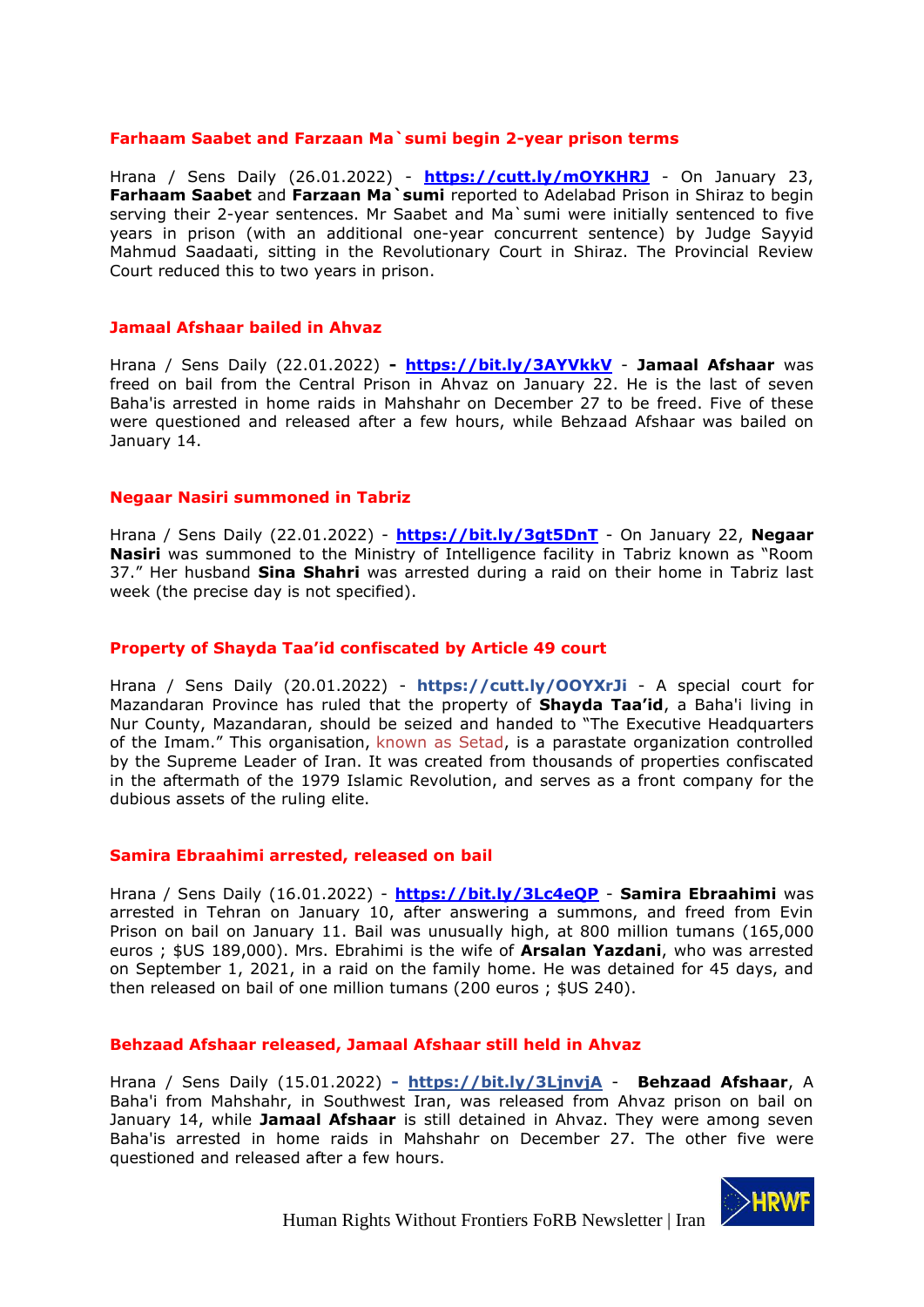#### **Baha'i poet Naatoli Derakhshaan arrested in Sari City**

Hrana / Sens Daily (12.01.2022) - **https://cutt.ly/mOYVx7P** - On January 11, **Naatoli Derkshaan**, a Baha'i poet, was arrested by intelligence agents at his home in Sari City and transferred to an unidentified location. The reasons for this arrest, the charges against him and his whereabouts are unknown at the time of writing.

#### **Samira Ebraahimi summoned for questioning again**

Hrana / Sens Daily (05.01.2022) **- <https://bit.ly/3L7G2Pw>** - **Samira Ebraahimi**, the wife of Arsalan Yazdani, has been summoned to the Tehran Revolutionary Court for questioning, for the second time in three weeks. She is due to report to the court on January 8. Her previous questioning was about December 21. Arsalan Yazdani was arrested on September 1, 2021, in a raid on the family home. He was detained for 45 days, and then released on bail of one million tumans (200 euros ; \$US 240).

#### **[Seven arrested in home raids in Mahshahr: two still](https://sensday.wordpress.com/2022/01/02/seven-arrested-in-home-raids-in-mahshahr-two-still-held/) held**

Hrana / Sens Daily (02.01.2022) - **https://bit.ly/3HttFLE** - On December 27, seven Baha'is were arrested in a raid on their home in Mahshahr, in the Southwest of Iran: five were questioned and released, and two have been taken to the city of Ahvaz, capital of Khuzestan Province. They are **Jamaal Afshaar** and **Behzaad Afshaar.** The five who questioned and released a few hours later are **Farideh Farzaaneh, Mehraan Afshaar, A`zam Afshaar, Kiomaarth Afshaar** and **Golnoush Afshaar**. During the raid, some personal effects were seized. Mehraan. A`zam and Golnoush Afshaar were also summoned to return to the Security Agency next day, when they were again questioned and released after a few hours.

# **Christians**

#### **Date set for historic appeal hearing**

Article 18 (27.01.2022) - Eight of the nine Christian converts recently [released](https://articleeighteen.com/news/9998/) from prison pending a review of their case have been told their appeal will be heard next month.

The eight men – **[Shahrooz Eslamdoust,](https://articleeighteen.com/news/2920/) [Behnam Akhlaghi, Babak Hosseinzadeh,](https://articleeighteen.com/news/3033/)  [Mehdi Khatibi,](https://articleeighteen.com/news/3033/) [Khalil Dehghanpour, Hossein Kadivar,](https://articleeighteen.com/news/2895/) [Kamal Naamanian and](https://articleeighteen.com/news/2920/)  [Mohammad Vafadar](https://articleeighteen.com/news/2920/)** – were informed yesterday by SMS that their appeal will be heard on 22 February at Branch 34 of Tehran's appeal court.

#### **[Continue reading...](https://articleeighteen.com/news/10249/)**

**Iran's Supreme Court agrees to review Christian convert's 10-year prison sentence**

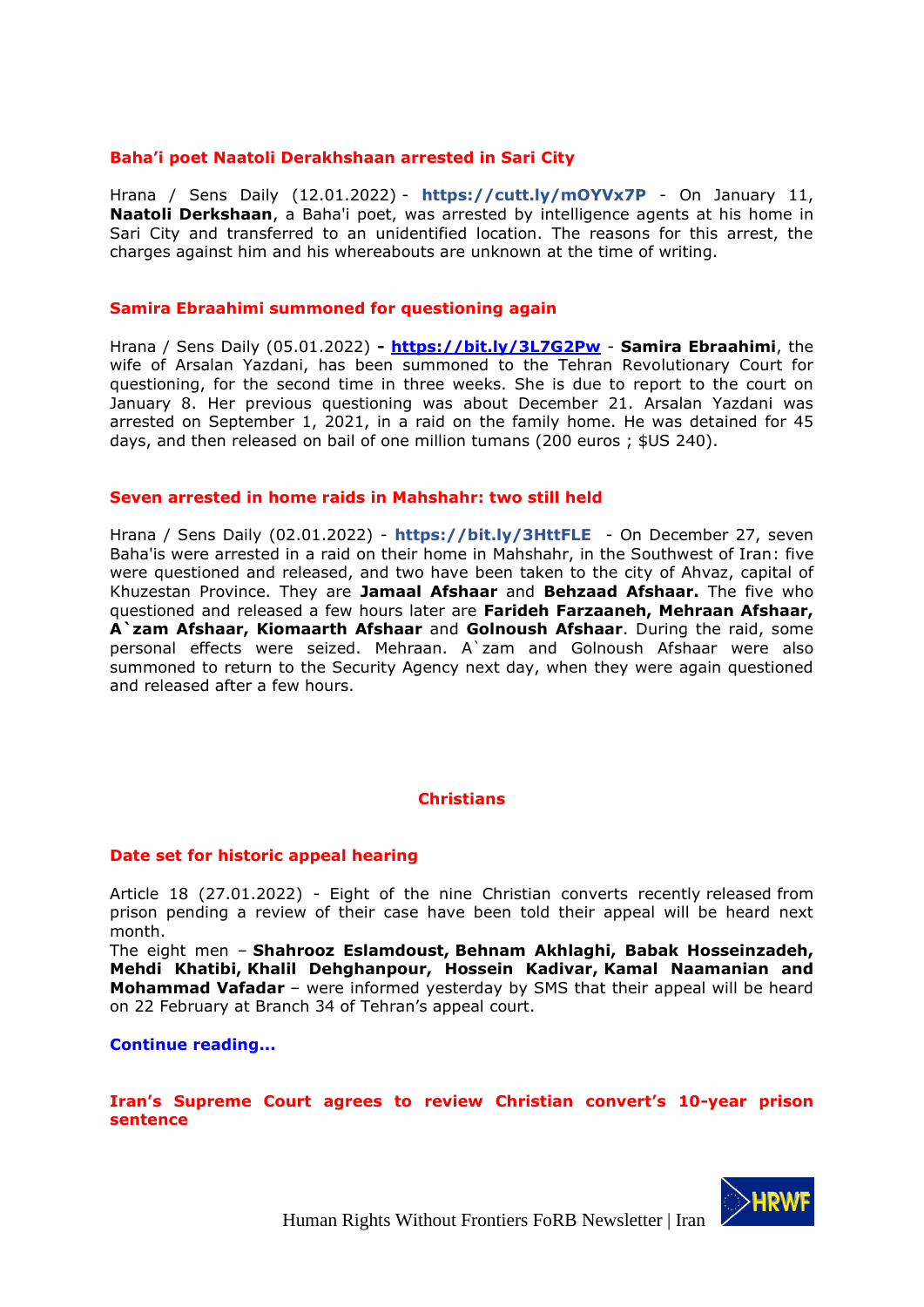Article 18 (26.01.2022) - Iran's Supreme Court has finally agreed to review the case of a Christian convert serving a [10-year prison sentence](https://articleeighteen.com/news/1875/) for "acting against national security" through his involvement in a house-church.

**Nasser Navard Gol-Tapeh** has spent the past four years in Tehran's Evin Prison, and during that time has pleaded on numerous occasions for a review of his case, only to be repeatedly [refused.](https://articleeighteen.com/news/7297/)

#### **[Continue reading...](https://articleeighteen.com/news/10230/)**

# **Iranian Christians decry denial of education to converts and their children**

Article 18 (25.01.2022) - A group of Iranian Christian former prisoners of conscience between them sentenced to over 50 years in prison have published a joint statement decrying the denial of education to Persian-speaking Christians in Iran.

The [statement,](https://www.tribunezamaneh.com/archives/66139) written in Persian, was released yesterday to coincide with the International Day of Education.

#### **[Continue reading...](https://articleeighteen.com/news/10207/)**

# **Annual report: Supreme Court ruling gave hope but Persian Christians still have no #place2worship**

Article 18 (25.01.2022) - Two rulings at the end of 2021 offered hope that one day Iranian Christians may no longer be charged with "acting against national security" for simply meeting together to worship in their homes.

#### **[Continue reading...](https://articleeighteen.com/news/10087/)**

# **Isfahan brothers still missing after Christmas arrest**

Article 18 (24.01.2022) - Two brothers remain missing more than a month after their arrest at a Christmas gathering near Isfahan.

**Mansour Mardani-Kharaji**, 42, and his brother **Mahmoud**, 40, were with around eight other Christians at a house-church meeting in Fooladshahr on 22 December when the celebration was raided by plainclothes officials, who showed no warrant and did not state which agency they came from.

#### **[Continue reading...](https://articleeighteen.com/news/10192/)**

#### **Christian converts conclude prison sentences, but one now faces exile**

Article 18 (20.01.2022) - Two Christian converts have been released from prison at the conclusion of their one-year prison sentences for belonging to a house-church, but one of them now faces two years' exile.

**Sasan Khosravi**, who is 36 years old, and **Habib Heydari**, who turned 40 just last week, were released from Bushehr Central Prison this morning.

**[Continue reading...](https://articleeighteen.com/news/10149/)**

**Christian convert back in prison just two weeks after release**

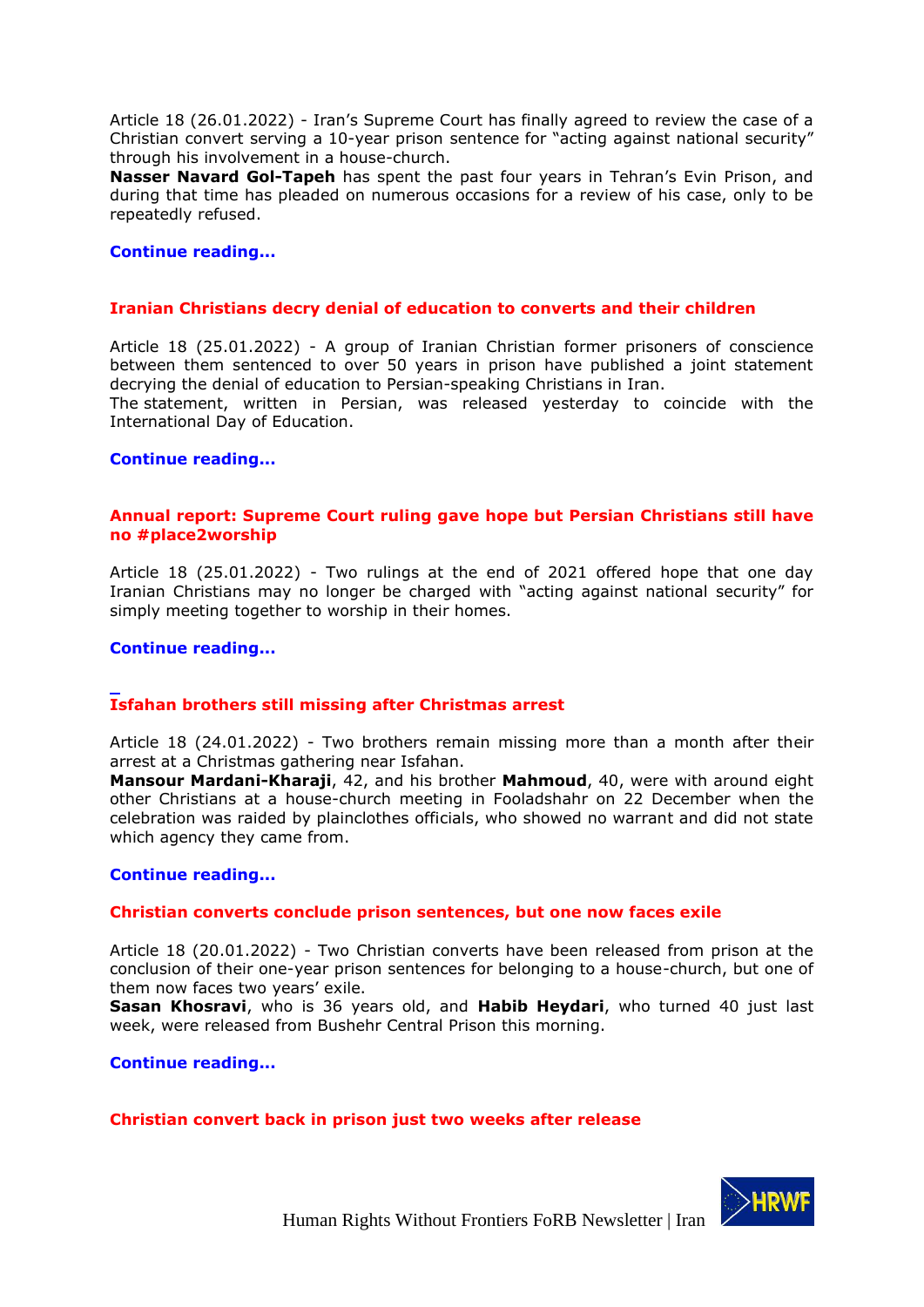Article 18 (18.01.2022) - Just two weeks after the [release](https://articleeighteen.com/news/9998/) on bail of nine Christian converts, pending a review of their case ordered by Iran's Supreme Court, one of them is already back in prison – thanks to a ruling by a different branch of that same Supreme Court.

#### **[Continue reading..](https://articleeighteen.com/news/10105/)**.

#### **Convert begins four-year prison sentence for 'spreading Christianity'**

Article 18 (11.01.2022) - Christian convert **Hadi** (Moslem) **Rahimi** has begun serving his [four-year prison sentence](https://articleeighteen.com/news/6548/) for "acting against national security" by attending a housechurch and "spreading 'Zionist' Christianity".

The 32-year-old delivery driver, who has a nine-month-old daughter, handed himself in to Tehran's Evin Prison on Sunday morning (9 January) so that the property deed submitted by a friend to secure his bail may be released.

**[Continue reading...](https://articleeighteen.com/news/10027/)**

#### **Christian converts granted belated Christmas break from prison**

Article 18 (4.01.2022) - Three Christian converts serving [three-year sentences](https://articleeighteen.com/news/9548/) for "engaging in propaganda that educates in a deviant way contrary to the holy religion of Islam" have been given 10 days' leave from prison after inquiring why they weren't included in the [publicised](https://www.tasnimnews.com/en/news/2021/12/26/2632776/christian-prisoners-in-iran-get-furlough-for-christmas) mass furlough of Christian prisoners over Christmas.

**[Continue reading...](https://articleeighteen.com/news/10007/)**

# <span id="page-18-0"></span>**Convert begins four-year prison sentence for 'spreading Christianity'**

Article 18 (11.01.2022) - <https://bit.ly/32fNEy0> - Christian convert Hadi (Moslem) Rahimi has begun serving his [four-year prison sentence](https://articleeighteen.com/news/6548/) for "acting against national security" by attending a house-church and "spreading 'Zionist' Christianity".

The 32-year-old delivery driver, who has a nine-month-old daughter, handed himself in to Tehran's Evin Prison on Sunday morning (9 January) so that the property deed submitted by a friend to secure his bail may be released.

Moslem was one of four Christian converts to [receive sentences](https://articleeighteen.com/news/6548/) in August 2020 of between two and five years in prison.

Moslem was given a four-year sentence, while Ramin Hassanpour was given five years and there were two-year sentences for Ramin's wife Saeede, and another woman, Sakine (Mehri) Behjati.

Their appeals were rejected in September 2020.

The other Christians remain free on bail, for now.

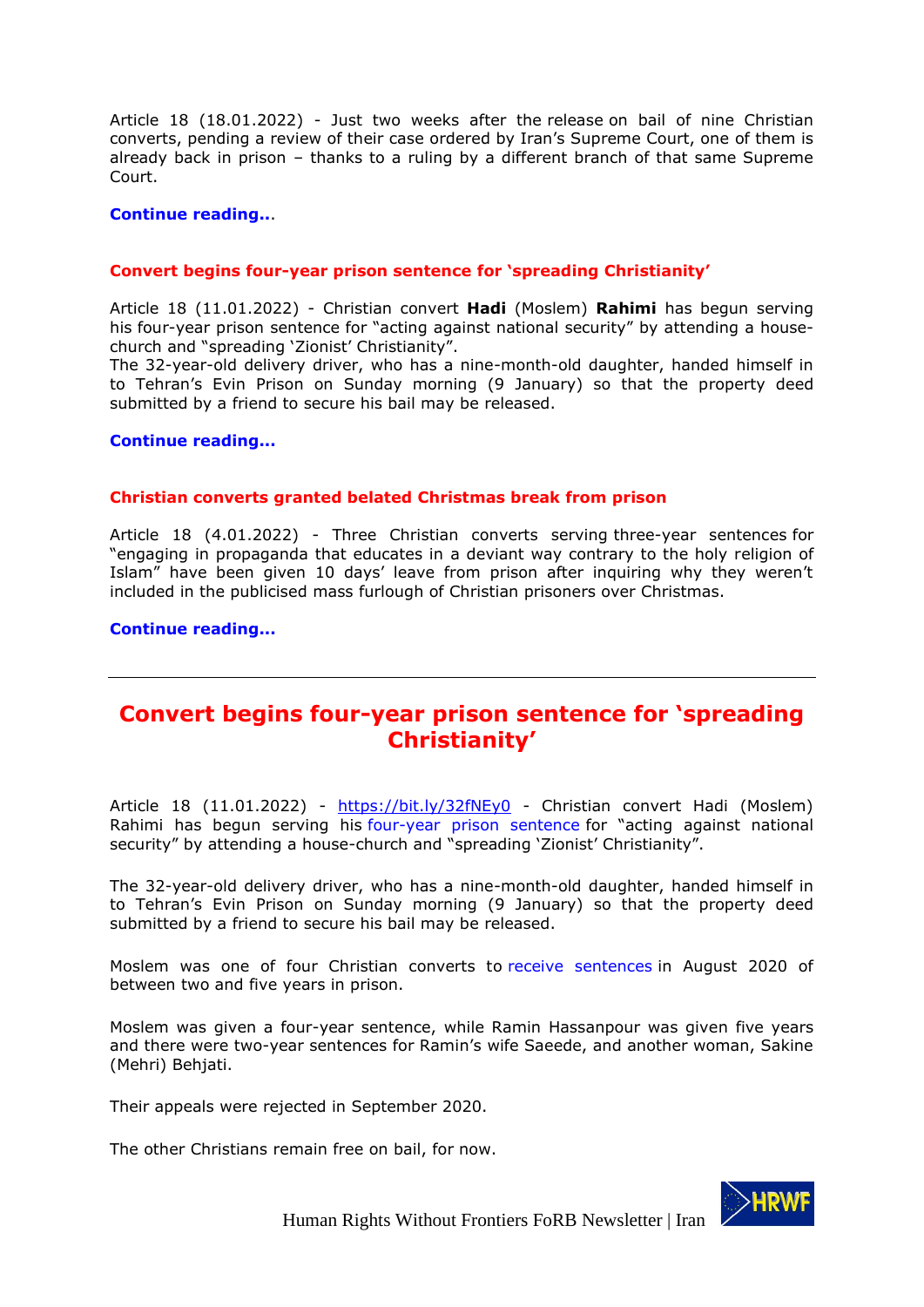# **Background**

The four Christians, all members of the non-Trinitarian "Church of Iran", were first arrested in February 2020.

In May 2020, they spent a week in Lakan Prison in Rasht, having been [unable to](https://articleeighteen.com/news/6065/)  [afford](https://articleeighteen.com/news/6065/) the 500 million toman bail (\$30,000) set for them after the charges against them were read out at Branch 10 of the Revolutionary Court in Rasht.

They were eventually [released](https://twitter.com/articleeighteen/status/1263433358505381888) on reduced bail of 200 million tomans (\$11,500).

Ramin and Kathrin have two sons – one of whom was 16 when they were taken to prison and forced to look after himself for the week – and the other was just seven and therefore went to stay with his grandfather.

*Photo : Article 18*

# <span id="page-19-0"></span>**Iranian churches get behind #Place2Worship campaign**

Article 18 (14.01.2022) - <https://bit.ly/3qFaloA> - Iranian-speaking churches in the diaspora have added their voice to the call for Persian-speaking Christians to be given a place to worship.

The **[#Place2Worship](https://articleeighteen.com/place2worship/)** campaign was launched late last year in response to a question from three Christian prisoners of conscience, who [asked](https://articleeighteen.com/news/9468/) where they might worship once they were released, having been imprisoned for gathering together in house-churches because converts to Christianity are not permitted to attend the churches of Iran's recognised Christian minority of ethnic Armenians and Assyrians.

This campaign has been supported by numerous former prisoners of conscience, and now has the support of 33 churches from 10 different countries - the UK, USA, Canada, Turkey, Netherlands, Germany, Sweden, Austria, Norway, and Georgia.

Their joint statement, and the list of signatories, can be read below:

# **Statement by Iranian churches in support of the #Place2Worship campaign**

We, the leaders of Persian-speaking churches outside Iran, in unison with imprisoned Christians, have a simple question for the authorities of the Islamic Republic: "Where can a Persian-speaking Christian worship?" and not risk imprisonment.

We also join Article18 in noting that Persian-speaking Christians are not only deprived of a church but are also arrested by security agents when they gather in their homes to pray and read the Bible. So not only have these citizens been deprived of their freedom of thought, religion and community, but they and their families are not even safe at home.

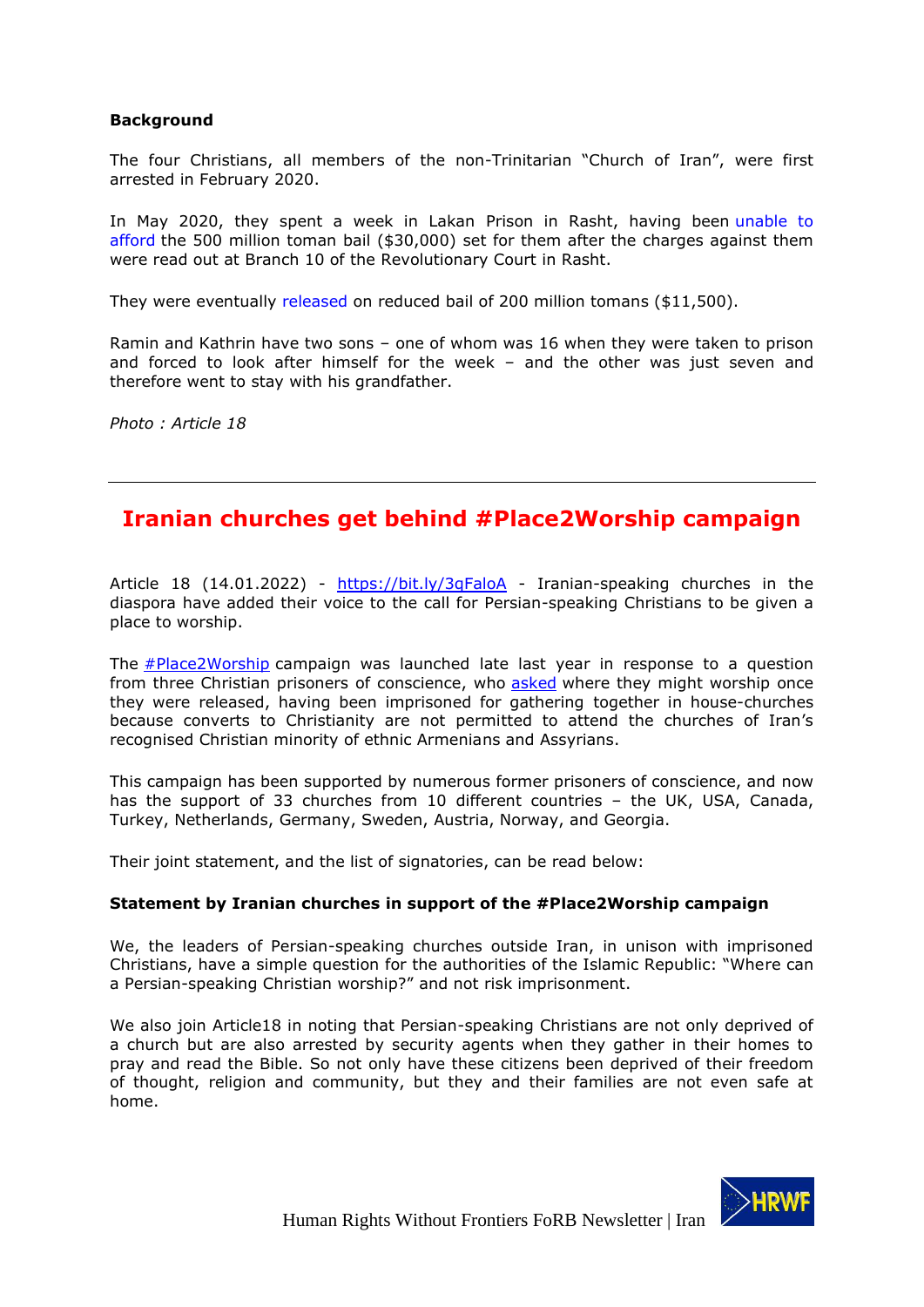The Iranian government has not stopped at closing churches; it has even turned the worship of Christian converts into a security issue, by confiscating their Bibles and sentences these citizens to long prison terms.

In the last four decades, Persian-speaking churches have been closed and many imprisoned Christian leaders have been forced to flee, and some have even been killed.

Deprivation of a church is the tip of the iceberg of structural discrimination and systematic repression against Persian-speaking Christians.

The government does not recognise the Persian-speaking Christian minority, depriving them of their basic human rights and rights as citizens. In the view of the Islamic Republic, the hundreds of thousands of Christian converts have no formal existence and are nothing more than ghosts.

So standing together with the #Place2Worship campaign, we call on the Iranian government to stop persecuting Persian-speaking Christians, to recognise the human rights and citizenship rights of this minority, and to allow them to have a church.

We note that according to the International Covenant on Civil and Political Rights, to which Iran is a signatory, "Everyone shall have the right to freedom of thought, conscience and religion. This right shall include freedom to have or to adopt a religion or belief of his choice, and freedom, either individually or in community with others and in public or private, to manifest his religion or belief in worship, observance, practice and teaching."

We also call on all Iranians to stand by Christian citizens in this campaign and not to leave them alone in their campaign for freedom of belief.

*Iranian Church, San Jose, California, USA New Life Church, Amsterdam, Netherlands Naviderahaie, Amsterdam, Netherlands Eternal Life, Cologne, Germany Anchor of Hope, Tbilisi, Georgia Crown Church, Essen, Germany Word of Love, Eindhoven, Netherlands Ambassadors of Christ Church, California, USA Church on the Rock, Toronto, Canada Emmanuel Iranian Church, Québec, Canada The Spirit of God Church, Bremen, Germany Zwolle and Apeldoorn 222 Church, Germany Yalova Iranian Church, Turkey Assemblies of God Church, Denizli, Turkey Almere 222 Church, Almere, Netherlands The International Church of the Cross, Oslo, Norway Richmond Hill Iranian Church, Canada Iranian Christian Fellowship (Chiswick), London, UK North London Iranian Church, London, UK Croydon Iranian Church, London, UK East London Iranian Church, UK Armenian Christian Fellowship, London, UK St Aphrahat Iranian Church, Manchester, UK Liverpool Iranian Church, UK Brighton Iranian Church, UK*

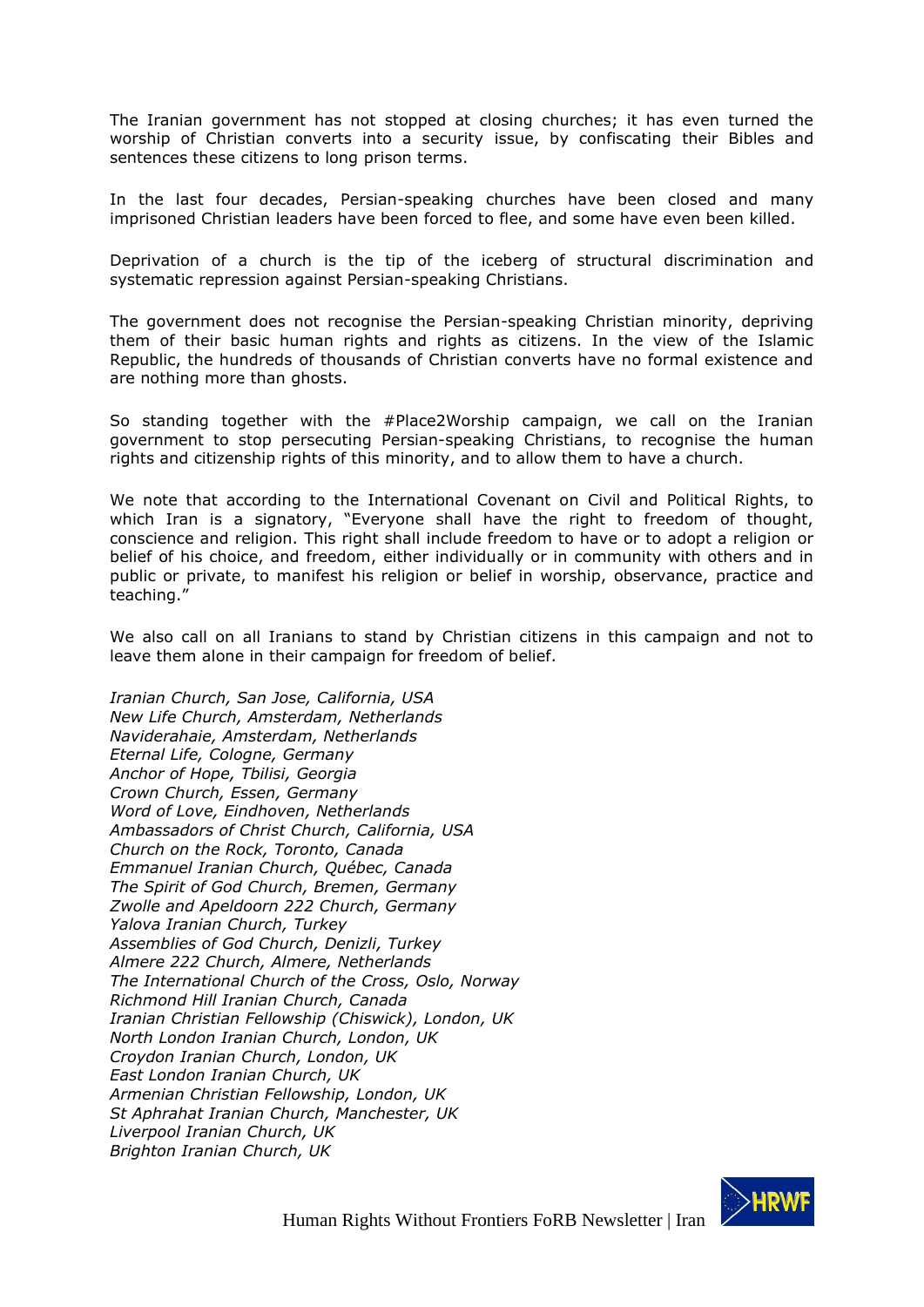*Glasgow Iranian Church, UK Iranian Christian Church, Stuttgart, Germany New Life Church, Oslo, Norway Iranian Church of Gothenburg, Sweden Hamgaam Iranian Church of Vienna, Austria Linz Iranian Church, Austria Hamgaam Iranian Church of Linz, Austria Disciples Church, Toronto, Canada*

*Photo : St Luke's Anglican Church in Isfahan, one of just four Persian-speaking churches still permitted to operate inside Iran, but not allowed to take on new members. Article 18*

# <span id="page-21-0"></span>**Nine Christian converts conditionally released following Supreme Court ruling**

Article 18 (01.01.2022) - https://bit.ly/3HYUvLz - Nine Christian converts serving fiveyear prison sentences for their involvement in house-churches have been conditionally released from prison, pending a review of their case.

The nine men were informed on Wednesday 29 December that they would be released on or before the New Year.

The first of the men, Abdolreza Ali Haghnejad, was released from Anzali Prison the following day, 30 December, and the remaining eight were released from Tehran's Evin Prison earlier today.

Their conditional release follows a Supreme Court ruling in November, in which the judges questioned the legality of their conviction and affirmed that "merely preaching Christianity, and promoting the 'Evangelical Zionist sect', both of which apparently means propagating Christianity through family gatherings [house-churches], is not a manifestation of gathering and collusion to disrupt the security of the country, whether internally or externally".

This decision followed the launch of a campaign, #Place2Worship, which was inspired by two of the nine men, Behnam Akhlaghi and Babak Hossainzadeh, who during a short furlough in October had recorded videos and wrote an open letter to the Iranian authorities asking, "Where can we, as Persian-speaking Christians, worship once we have finished serving our prison sentences?"

All nine men - Abdolreza Ali Haghnejad, Shahrooz Eslamdoust, Behnam Akhlaghi, Babak Hosseinzadeh, Mehdi Khatibi, Khalil Dehghanpour, Hossein Kadivar, Kamal Naamanian and Mohammad Vafadar – are members of the non-Trinitarian "Church of Iran" from the northern city of Rasht.

They were arrested during raids on their homes and house-churches in January and February 2019, and each sentenced to five years in prison in October 2019 by Judge Mohammad Moghiseh, who has earned the nickname the "Judge of Death" for his harsh treatment of prisoners of conscience.